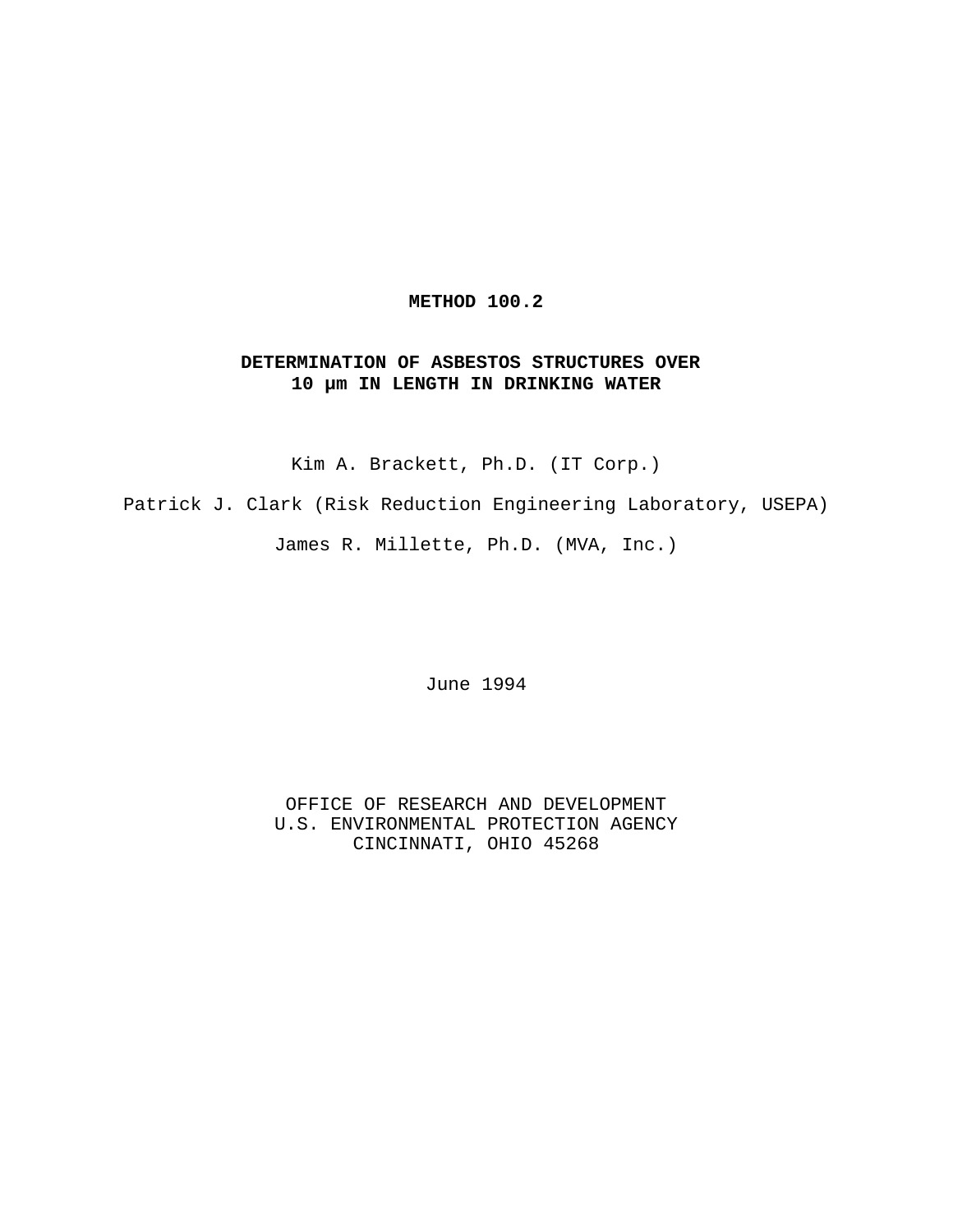## METHOD 100.2

# DETERMINATION OF ASBESTOS STRUCTURES OVER 10 µm IN LENGTH IN DRINKING WATER

### 1.0 SCOPE AND APPLICATION

- 1.1 This test method is recommended for the determination of the presence and quantitation of asbestos structures in drinking water samples. The method allows for the quantitation of structures greater than 10 µm in length.
- 1.2 This test method describes the equipment and procedures necessary for the sampling and analysis of drinking water by transmission electron microscopy (TEM).
- 1.3 The identification of asbestos by TEM is based on (a) morphology, (b) selected area electron diffraction (SAED) and (c) energy dispersive x-ray analysis (EDXA).
- 1.4 Applicable analytes and Chemical Abstract Service (CAS) Numbers:

| Asbestos            | CAS Number       |
|---------------------|------------------|
| Chrysotile          | $12001 - 29 - 5$ |
| Crocidolite         | $12001 - 28 - 4$ |
| Amosite (Grunerite) | $12001 - 73 - 5$ |
| Anthophyllite       | $77536 - 67 - 5$ |
| Tremolite           | $77536 - 68 - 6$ |
| Actinolite          | $77536 - 66 - 4$ |
|                     |                  |

1.5 Data Quality Objectives

| Method | Accuracy <sup>a</sup> | Precision <sup>a</sup> | Completeness |
|--------|-----------------------|------------------------|--------------|
| TEM    | 95%                   | QF2                    | ∘ ∩ ∩ ∘      |

a. Confidence coefficient of a confidence interval for a Poisson variable within which count ranges are expected to fall.

1.6 Analytical Sensitivity. A sensitivity of 200,000 fibers per liter (0.2 MFL) is required unless filter loading satisfies the stopping rules in Section 11.31. See TABLE 1.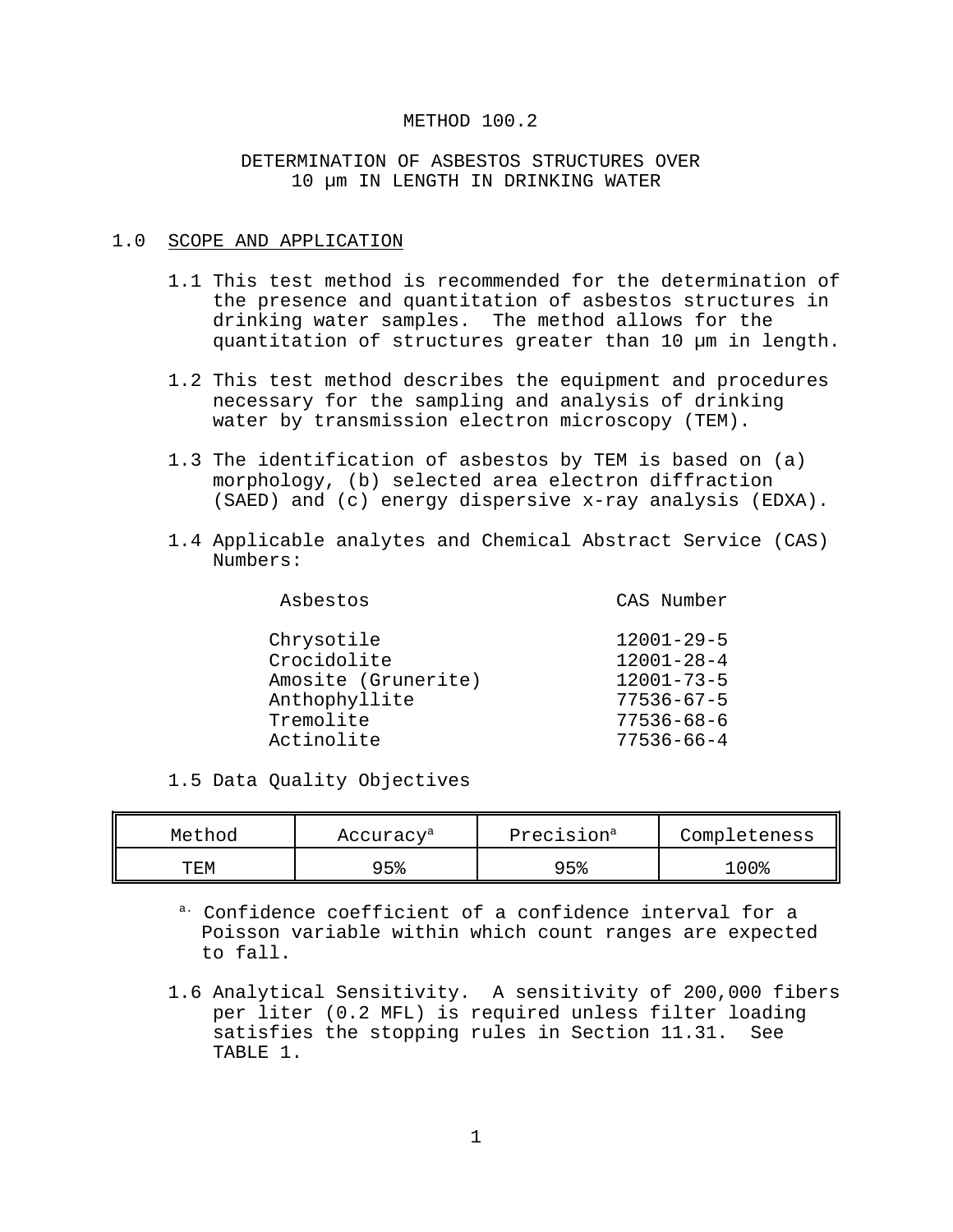1.7 Only asbestos structures meeting the definitions set forth in the Chatfield protocol are counted **(1)**.

| Volume of Sample                | Filtered (mL)                   | Analytical          |
|---------------------------------|---------------------------------|---------------------|
| 25 mm Diam. Filter <sup>b</sup> | 47 mm Diam. Filter <sup>c</sup> | Sensitivity (f/L)   |
| 0.1                             | 0.6                             | $3.0 \times 10^{7}$ |
| 0.5                             | 2.8                             | $6.0 \times 10^{6}$ |
| 1.0                             | 5.7                             | $3.0 \times 10^{6}$ |
| 2.0                             | 11                              | $1.6 \times 10^{6}$ |
| 5.0                             | 28                              | $6.0 \times 10^{5}$ |
| 10                              | 57                              | $3.0 \times 10^{5}$ |
| 15                              | 85                              | $2.0 \times 10^{5}$ |
| 25                              | 142                             | $1.2 \times 10^3$   |
| 50                              | 285                             | $6.0 \times 10^{4}$ |
| 100                             | 570                             | $3.0 \times 10^{4}$ |

TABLE 1. Limitation of Analytical Sensitivity by Volume of Water Sample Filtered **(1)**

a Concentration corresponding to 1 structure detected in 10 grid openings of approximately  $0.008$  mm<sup>2</sup>.

- $b$  Assuming active filter area of 1.99 cm<sup>2</sup>.
- $\textdegree$  Assuming active filter area of 11.34 cm<sup>2</sup>.

#### 2.0 SUMMARY OF METHOD

Water is collected in a polyethylene or glass container and shipped to the laboratory. Known aliquots of the sample are filtered through a 0.1 to 0.22 µm pore mixed cellulose ester (MCE). A carbon extraction replica is prepared from a portion of the filter and is examined in the TEM at a magnification of 10,000 to 20,000X. Asbestos structures are identified by morphology, selected area electron diffraction (SAED) and energy dispersive x-ray analysis (EDXA). Structures are classified according to the counting rules specified in the Chatfield polycarbonate filter protocol **(1)**. Only asbestos structures greater than 10 µm in length are counted. Some **states** may require identification and measurement of all asbestos fibers,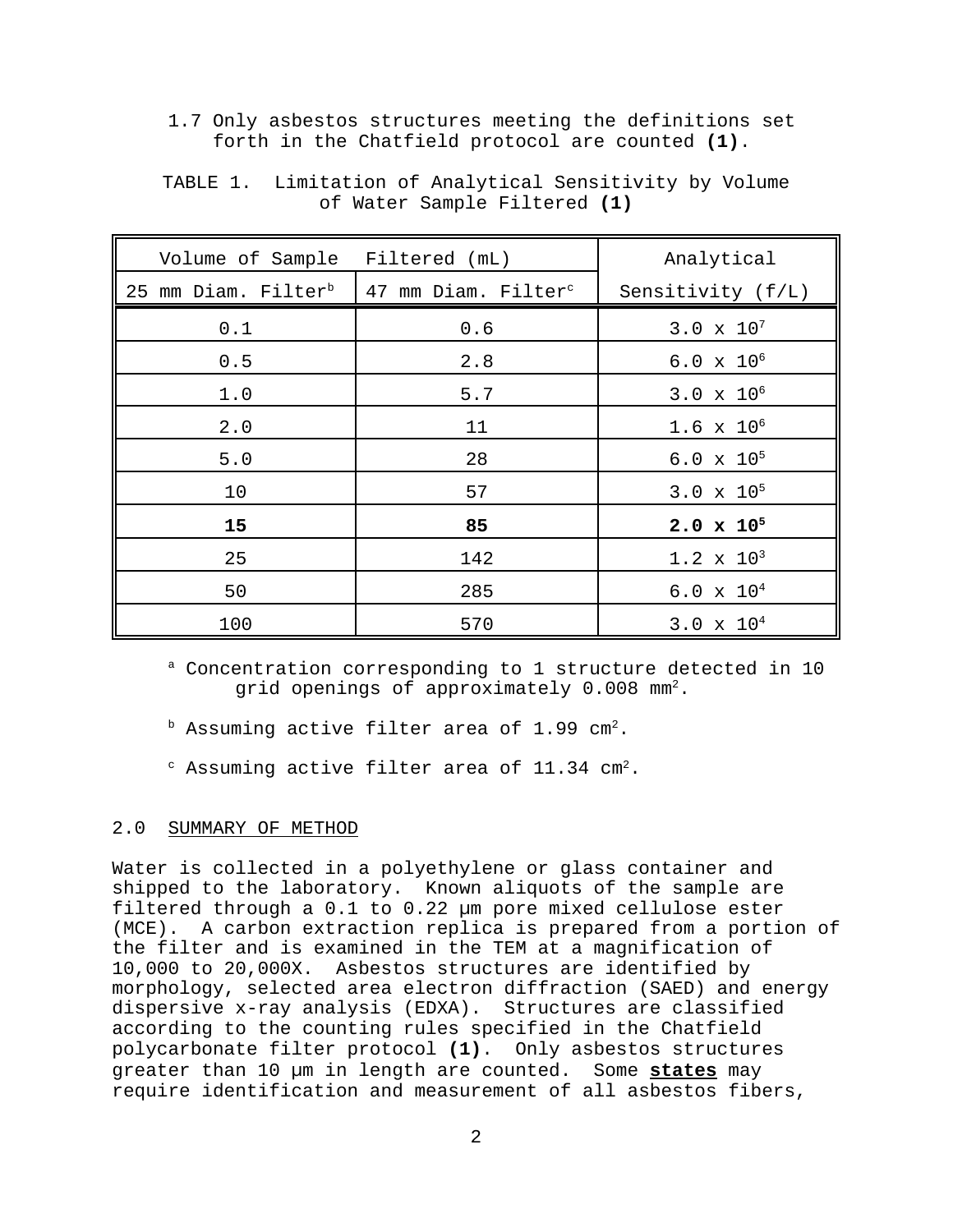regardless of size. In this case the use of a 0.1 µm pore-size polycarbonate or MCE filter membrane is necessary to prevent loss of small fibers during filtration.

## 3.0 DEFINITION OF TERMS

3.1 Analytical Sensitivity -- The waterborne concentration represented by the finding of one asbestos structure in the total area of filter examined. This value will depend on the fraction of the sample filtered and the dilution factor (if applicable).

3.2 Asbestiform -- A specific type of fibrous habit which has greater flexibility and higher tensile strength than other habits of the same mineral.

3.3 Asbestos -- generic term for a group of hydrated mineral silicates.

3.4 Aspect Ratio -- The ratio of the length of a fibrous particulate to its apparent width (equivalent diameter).

3.5 Bundle -- A structure composed of three or more fibers in a parallel arrangement with each fiber lying less than one diameter apart.

3.6 Cluster -- A structure with fibers in a random arrangement such that all fibers are intermixed and no single fiber is isolated from the group.

3.7 EDXA -- Energy dispersive X-ray analysis.

3.8 Fiber -- For the purposes of this method, a structure having a minimum length of 10 µm and an aspect ratio (length to width) of 3:1 or greater with substantially parallel sides.

3.9 Fibril -- The smallest crystalline fiber that can be separated from a fiber bundle which cannot be subdivided without losing its fibrous properties.

3.10 Grid -- a 3 mm diameter 200-mesh copper lattice used to hold the carbon extraction replica for observation in the TEM.

3.11 Intersection -- Nonparallel touching or crossing of fibers, with the projection having an aspect ratio  $\geq 3:1$ .

3.12 Matrix -- Fiber or fibers with one free end and the other end embedded in or hidden by a particulate.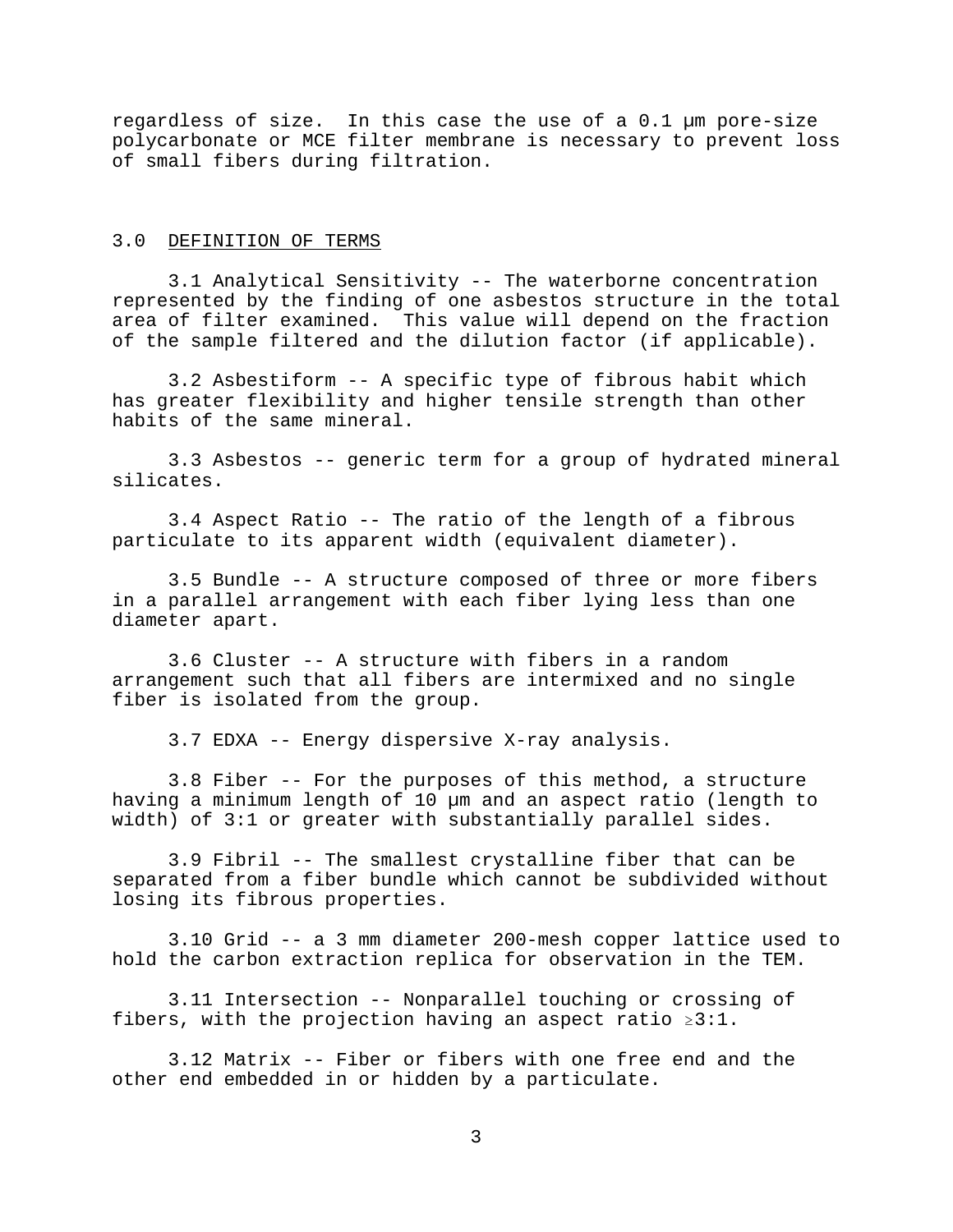3.13 MFL -- million fibers per liter.

3.14 SAED or ED -- Selected area electron diffraction.

3.15 Structure -- A microscopic bundle, cluster, fiber or matrix which may contain asbestos.

3.16 TEM -- transmission electron microscope.

#### 4.0 INTERFERENCES

The minerals listed below can exhibit morphological, chemical or crystal structure similarities to the asbestos minerals. The laboratory QA/QC manual should describe routine techniques to differentiate them from asbestos. In general, these techniques should be the same as those required for accreditation by the National Institute of Standards and Technology/National Voluntary Laboratory Accreditation Program (NIST/NVLAP) for airborne asbestos.

- 4.1 Antigorite
- 4.2 Attapulgite (Palygorskite)
- 4.3 Halloysite
- 4.4 Horneblende
- 4.5 Pyroxenes
- 4.6 Sepiolite
- 4.7 Vermiculite scrolls

## 5.0 SAFETY

This test method may involve hazardous materials, operations and equipment, and does not purport to address all of the safety problems, if any, associated with its use. It is the responsibility of the user of this method to establish appropriate safety and health practices and determine the applicability of regulatory limitations prior to use. Sample filtration take place in a clean HEPA filtered positive pressure hood to avoid possible contamination of the preparation. Collapsing of the filter should be performed in an exhaust hood.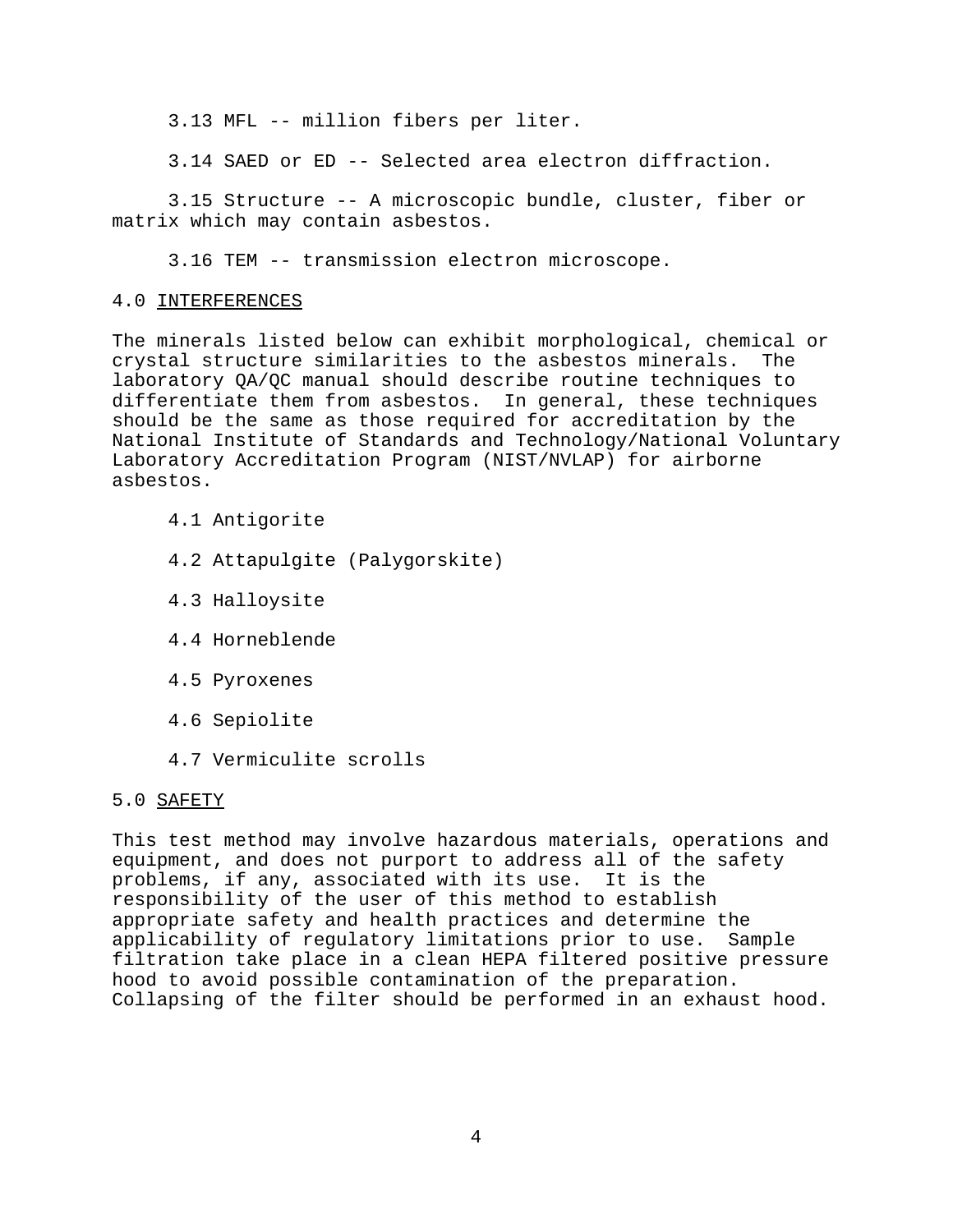#### 6.0 EQUIPMENT AND SUPPLIES

6.1 Transmission Electron Microscope capable of performing electron diffraction, with a fluorescent screen inscribed with a calibrated measuring scale. The TEM must have EDXA and be able to produce a spot size, at crossover, less than 250 nm in diameter.

- 6.2 Energy dispersive X-ray analyzer
- 6.3 High vacuum carbon evaporator with rotating stage
- 6.4 Positive pressure HEPA filtered hood
- 6.5 Fume hood
- 6.6 Table-top low power ultrasonic bath
- 6.7 Ozone generator capable of generating at least 400g of ozone per day at a concentration of 1% by weight when supplied with dry oxygen.
- 6.8 Quartz pipets
- 6.9 Submersible UV lamp (254 µm wavelength)
- 6.10 Waterproof marker
- 6.11 Forceps (tweezers)
- 6.12 Graduated pipettes (1, 5, 10 ml sizes), disposable glass
- 6.13 25 or 47 mm diameter filter funnel assembly (either glass or disposable plastic)
- 6.14 1000 mL side arm vacuum filtration flask
- 6.15 25 or 47 mm diameter mixed cellulose ester (MCE) membrane filters  $(s0.22 \text{ µm} \text{ and } 5 \text{ µm} \text{ pore size})$
- 6.16 Disposable petri dishes (or suitable equivalent) for storage of filtration membranes
- 6.17 Glass microscope slides
- 6.18 Curved scalpel blades
- 6.19 Low temperature oven or cabinet-type desiccator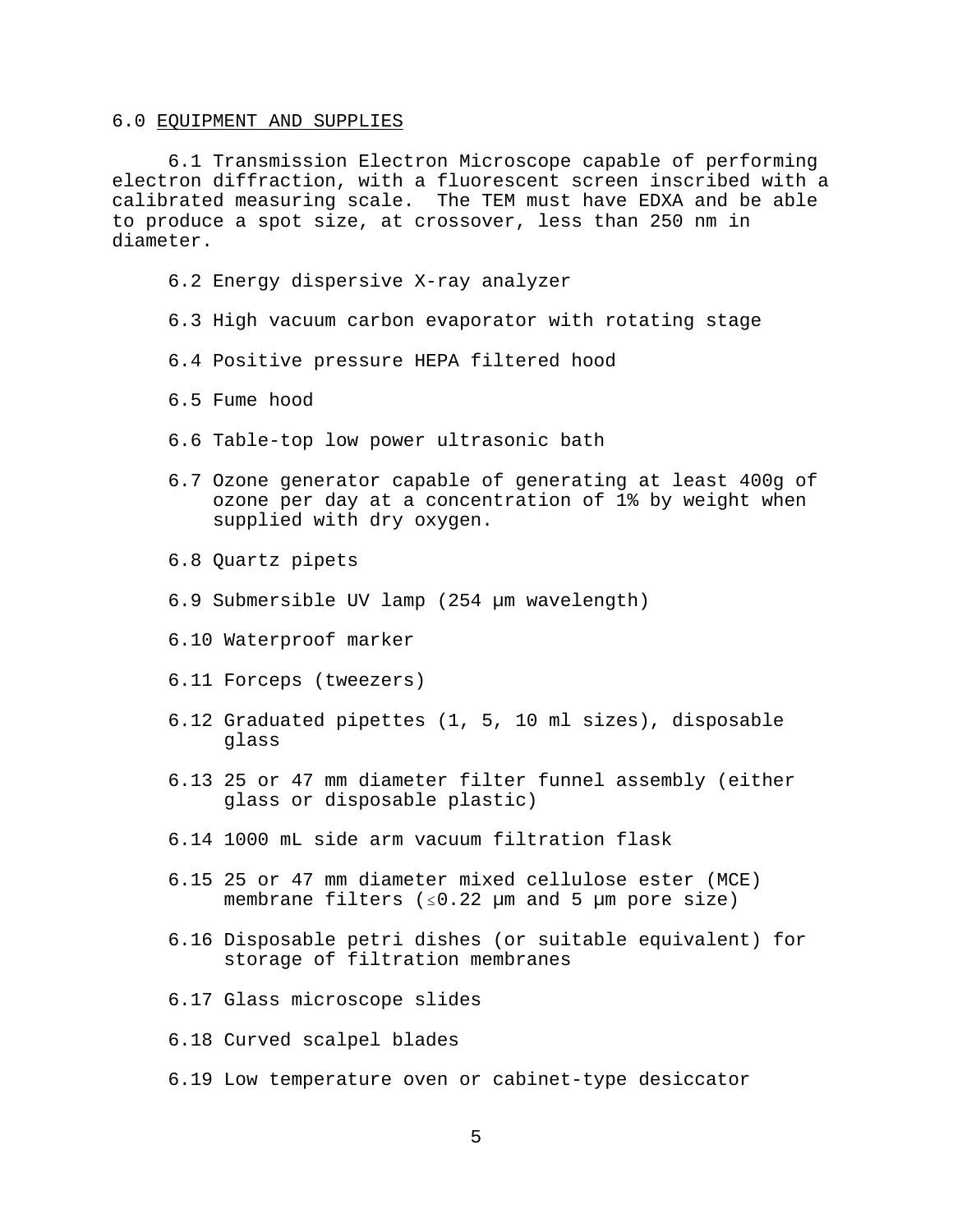- 6.20 Low temperature plasma asher
- 6.21 Jaffe washer
- 6.22 200 mesh copper TEM finder grids
- 6.23 Carbon rods
- 6.24 1000 mL glass or polyethylene sample bottles with screw-on caps

#### 7.0 REAGENTS AND STANDARDS

7.1 Reagent grade chemicals shall be used in all tests. Unless otherwise indicated, it is intended that all reagents shall conform to the specifications of the Committee on Analytical Reagents of the American Chemical Society **(2)**.

- 7.2 Deionized particle-free water
- 7.3 Acetone
- 7.4 Dimethylformamide (DMF)
- 7.5 Glacial acetic acid
- 7.6 Chloroform

7.7 1-methyl-2-pyrrolidone also called 1-methyl-2 pyrolidinone or n-methyl-2-pyrrolidone (CAS 872-50-4)

- 7.8 NIST traceable asbestos standards
- 7.9 Laboratory standards for the interference minerals listed in Section 4.0.

## 8.0 SAMPLE COLLECTION, PRESERVATION AND STORAGE

8.1 The sample container will be an unused, pre-cleaned, screw-capped bottle of glass or low density (conventional) polyethylene of at least 1 liter capacity. It is recommended that the use of polypropylene bottles be avoided since problems of particulate being released into water samples have been observed. Before use, the bottles should be rinsed twice by filling approximately one-third full with fiber-free water and shaking vigorously for thirty seconds. After discarding the rinse water, the bottles should then be filled with fiber-free water and treated in an ultrasonic bath for 15 minutes, followed by several rinses with fiber-free water.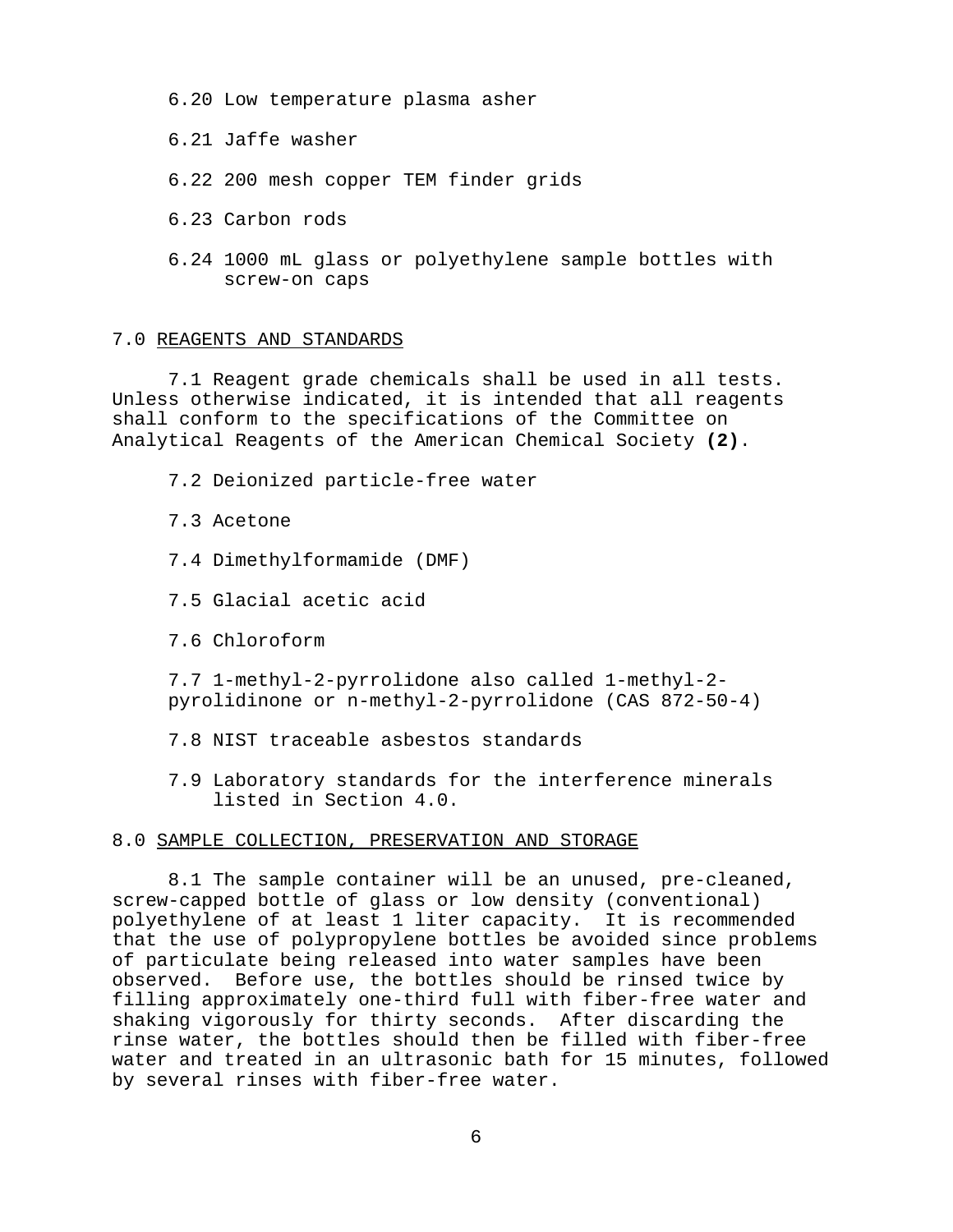8.2 Blank determinations should be made prior to sample collection. When using polyethylene bottles, one bottle from each batch, or a minimum of one from each 24, should be tested for background level. When using glass bottles, four bottles from each 24 should be tested. Additional blanks may be desirable when sampling waters suspected of containing very low levels of asbestos, or when additional confidence in the bottle blanks are desired. An acceptable bottle blank level is defined as  $\leq 0.01$  MFL >10  $\mu$ m.

8.3 SAMPLE COLLECTION-- It is beyond the scope of this procedure to furnish detailed instructions for field sampling; the general principles of obtaining water samples apply. If tests are being made of drinking water in a bulk storage supply, there may be a vertical distribution of particle sizes. If a representative sample of the water supply is required, a carefully designated set of samples should be taken representing the vertical as well as the horizontal distribution and then composited for analysis. Compositing must be done in the laboratory, and not in the field.

 When sampling from a distribution system a commonly used faucet should be chosen. Remove all hoses or fittings from the faucet and allow the water to run to waste for a sufficiently long period to ensure that the sample collected is representative of the fresh water supply. For most buildings this may be indicated by a change in temperature of the water at the faucet. Faucets or valves should not be adjusted until all samples have been collected. Samples should not be taken from hydrants or other faucets at the deadend of a distribution system.

 As an additional precaution against contamination, each bottle may be rinsed several times in the source water being tested before the final sample is taken. This procedure is not suitable when taking depth samples from a storage tank, however.

8.4 QUANTITY OF SAMPLE-- Two samples of approximately 800 mL should be collected from each site. No preservatives should be added during sampling. This sample volume will leave an air space to allow efficient redispersal of settled material, by shaking, before analysis. Each bottle should be labeled with the date, time, place, field sample number and sampler's name using a waterproof marker.

8.5 SAMPLE SHIPMENT-- Samples must be transported to the analytical laboratory as soon as possible after collection. The samples should be shipped in a sealed container, separate from any bulk or air samples. Samples should be shipped in a cooler with ice to retard bacterial or algal growth in the samples. Do not freeze the samples. Samples should be received and filtered in the laboratory within 48 hours of collection. Samples must be accompanied by a properly executed chain of custody document.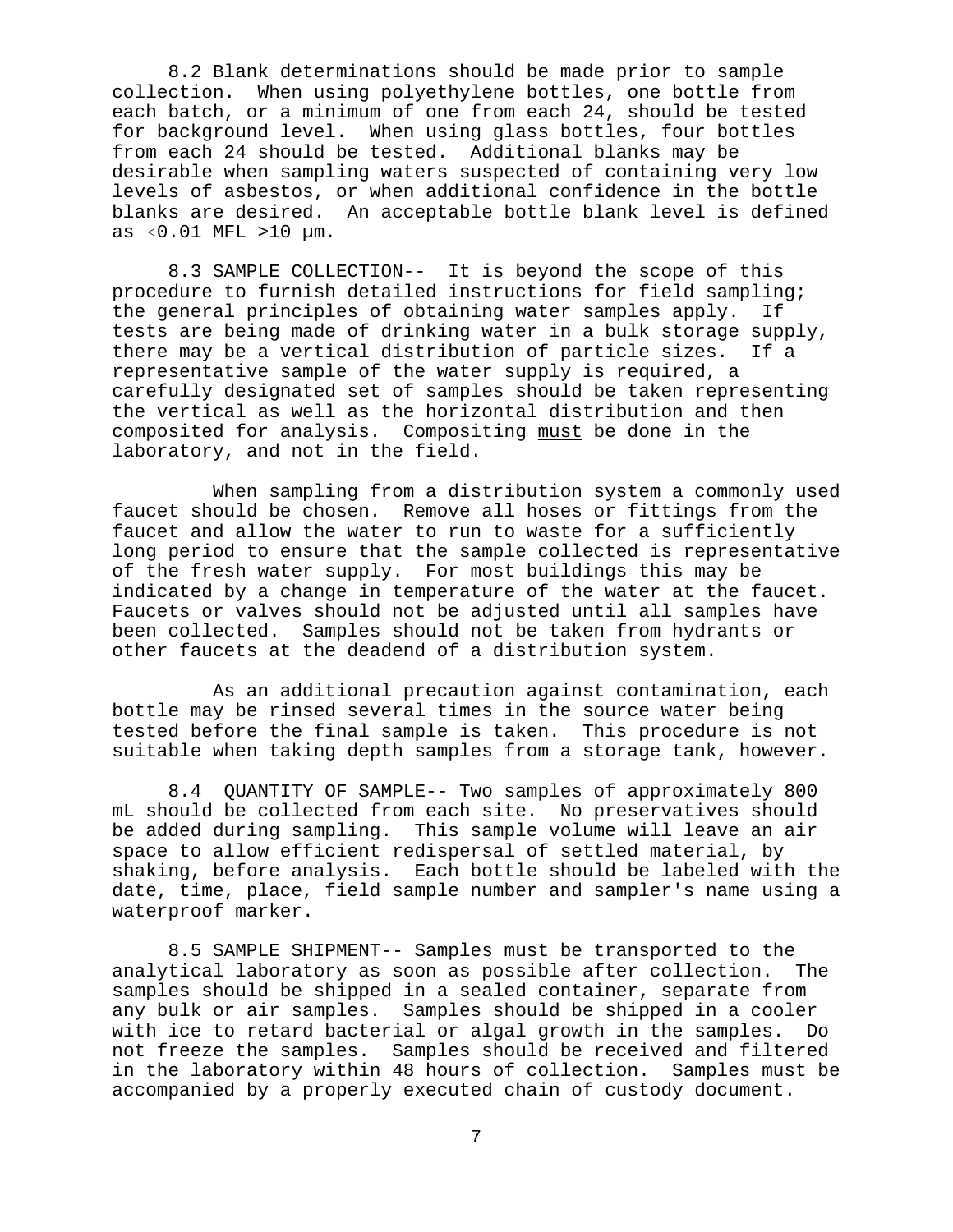8.6 SAMPLE PRESERVATION-- Samples should be filtered immediately after arrival at the laboratory or stored in a refrigerator until filtered.

8.7 SAMPLE COMPOSITING-- Up to five samples may be composited after receipt in the laboratory. The composite sample must be prepared from the individual samples within 48 hours of collection, or, if the samples have been stored for more than 48 hours, they must be individually treated with  $O_3$ -UV in the original containers. Samples should be sonicated in the original container and equal amounts extracted to make up the composite. It may also be prudent to filter an aliquot of each sample for analysis in case the composite sample exceeds  $1/5<sup>th</sup>$  the MCL (1.4 MFL >10 µm long). If, later, the original samples are to be filtered separately, they must be treated again with  $O_3$ -UV in the original containers and re-sonicated.

## 9.0 QUALITY CONTROL

9.1 The quality control checks required for this method generally follow those specified in the Federal Register for AHERA analysis of air samples **(3)** and the NISTIR document relating to airborne asbestos analysis **(4)**. These requirements are summarized in Table 2. The criterion for acceptability of bottle and process blanks is  $\leq 0.01$  MFL >10 µm in length.

## 10.0 CALIBRATION AND STANDARDIZATION

10.1 MAGNIFICATION CALIBRATION-- Magnification calibration must be done at the fluorescent screen and must be performed at the magnification used for fiber counting, generally 10,000 and 20,000X. Calibration is performed using a grating replica (e.g., one containing at least 2,160 lines/mm). Define a field of view on the fluorescent screen either by markings or physical boundaries. The field of view must be measurable or previously inscribed with a scale or concentric circles (all scales should be metric). If the instrument contains a tilting stage (goniometer), the z-axis must be adjusted to ensure that the stage is in the eucentric position prior to performing any measurements. A logbook must be maintained with the dates of the calibration recorded. Frequency of calibration will depend on the service history of the instrument. It is recommended that calibrations be performed monthly to establish the stability of the magnification. Also, the calibration should be checked following any maintenance of the microscope involving adjustment of the lens or high voltage power supplies or the disassembly of the electron optical column apart from filament exchange.

10.2 CAMERA CONSTANT-- The camera length of the TEM in the electron diffraction (ED) mode must be calibrated before ED patterns of unknown samples are observed. This can be achieved by using a carbon-coated grid on which a thin film of gold has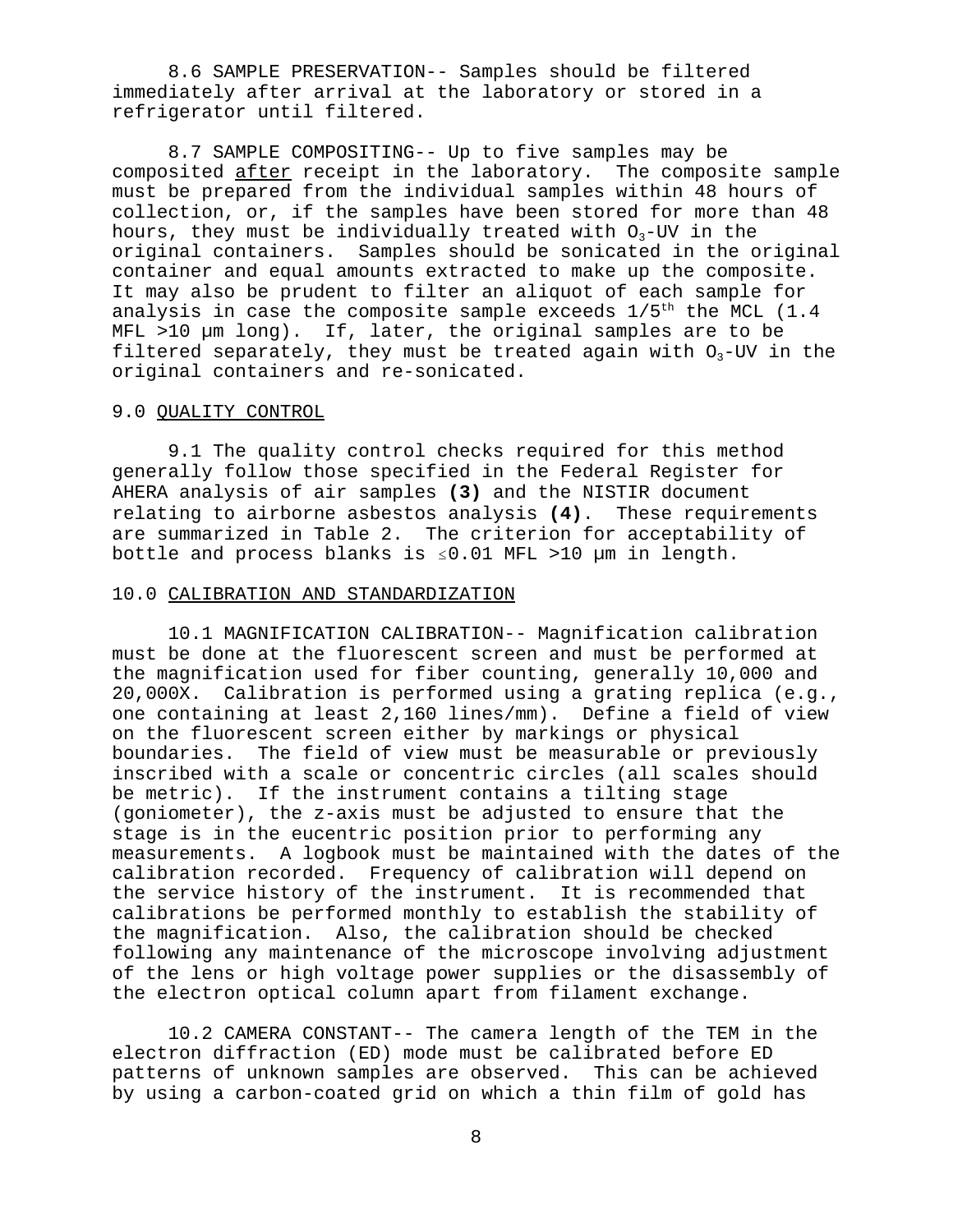been sputtered or evaporated. A thin film of gold can also be evaporated on the specimen grids to obtain ED patterns superimposed on the ring pattern from the polycrystalline gold film. In practice, it is desirable to optimize the thickness of the gold film so that only one or two sharp rings are obtained on the superimposed ED pattern. Thicker gold films will tend to mask weaker diffraction spots from the fibrous particulates. Since the unknown d-spacings of most interest in asbestos analysis are those which lie closest to the transmitted beam, multiple gold rings from thicker films are unnecessary. Alternatively, a gold standard specimen can be used to obtain an average camera constant on a regular basis for each TEM in the laboratory. The stage must be at the eucentric position for this calibration. The camera constant calculated for that particular instrument can then be used for ED patterns of unknowns taken during the corresponding period.

10.3 SPOT SIZE-- The diameter of the smallest beam spot at crossover must be measured regularly. Photograph the beam at crossover at 20,000 to 25,000X at a short exposure setting (to avoid spreading of the exposed spot on the film). Measure the diameter on the negative and divide by the magnification used.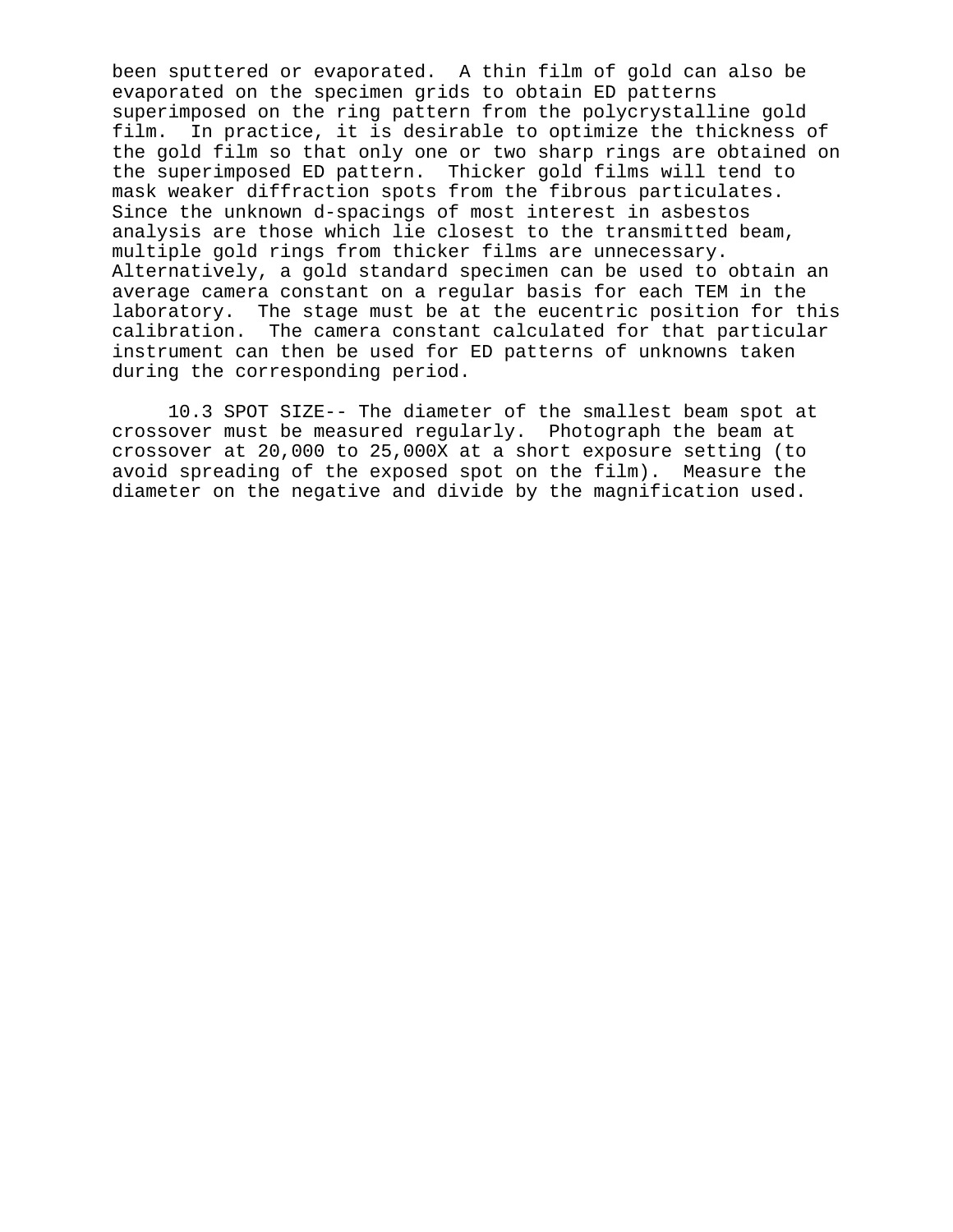# TABLE 2. SUMMARY OF LABORATORY DATA QUALITY OBJECTIVES

| <u>Unit Operation</u> | QC Check                                                                                                               | Frequency<br><u>Expectation</u>              | Conformance                    |
|-----------------------|------------------------------------------------------------------------------------------------------------------------|----------------------------------------------|--------------------------------|
| Sample Receiving      | Review chain-of-<br>custody and<br>sampling data                                                                       | Each sample                                  | 95% complete                   |
| Sample Prep           | Supplies and<br>reagents                                                                                               | On Receipt                                   | Meet specs.                    |
|                       | Grid opening<br>size                                                                                                   | $20/20$ grids/<br>lot of 1000<br>or 1/sample | 100%                           |
|                       | Clean area<br>monitoring                                                                                               | After service                                | Meet specs.                    |
|                       | Lab blank                                                                                                              | 1/series or<br>10%                           | Meet specs.                    |
|                       | Etcher blank                                                                                                           | $1/20$ samples                               | 75%                            |
|                       | ≥3 grids/sample                                                                                                        | Each sample                                  | $\geq 70$ % intact<br>openings |
| Sample Analysis       | System check                                                                                                           | Each day                                     | Each day                       |
|                       | Alignment check                                                                                                        | Each day                                     | Each day                       |
|                       | Mag calibration                                                                                                        | Monthly or<br>after service                  | 95%                            |
|                       | Camera constant                                                                                                        | Weekly                                       | 95%                            |
|                       | EDS Cu K" line                                                                                                         | Each day                                     | 95%                            |
| Performance           | Lab blank                                                                                                              | 1/prep series<br>or 10%                      | Meet specs.                    |
|                       | Replicate count                                                                                                        | $\geq$ 1/100 samples                         | 1.5XPoisson<br>std dev.        |
|                       | Duplicate count                                                                                                        | $\geq$ 1/100 samples                         | 2XPoisson<br>std. dev.         |
|                       | Analysis of<br>standards                                                                                               | Training and<br>comparison with<br>unknowns  | 100%                           |
|                       | Analysis of SRM                                                                                                        | 1 per analyst<br>per year                    | 1.5XPoisson<br>std dev.        |
|                       | Data entry                                                                                                             | Each sample                                  | 95%                            |
|                       | Record and verify<br>SAED patterns                                                                                     | $1/5$ samples                                | 80%<br>accuracy                |
| Calculations          | Hand calculation of 1/100 samples<br>automated data<br>reductions or 2 <sup>nd</sup><br>analyst check of manual calcs. |                                              | 85%                            |

The resulting figure must be <250 nm.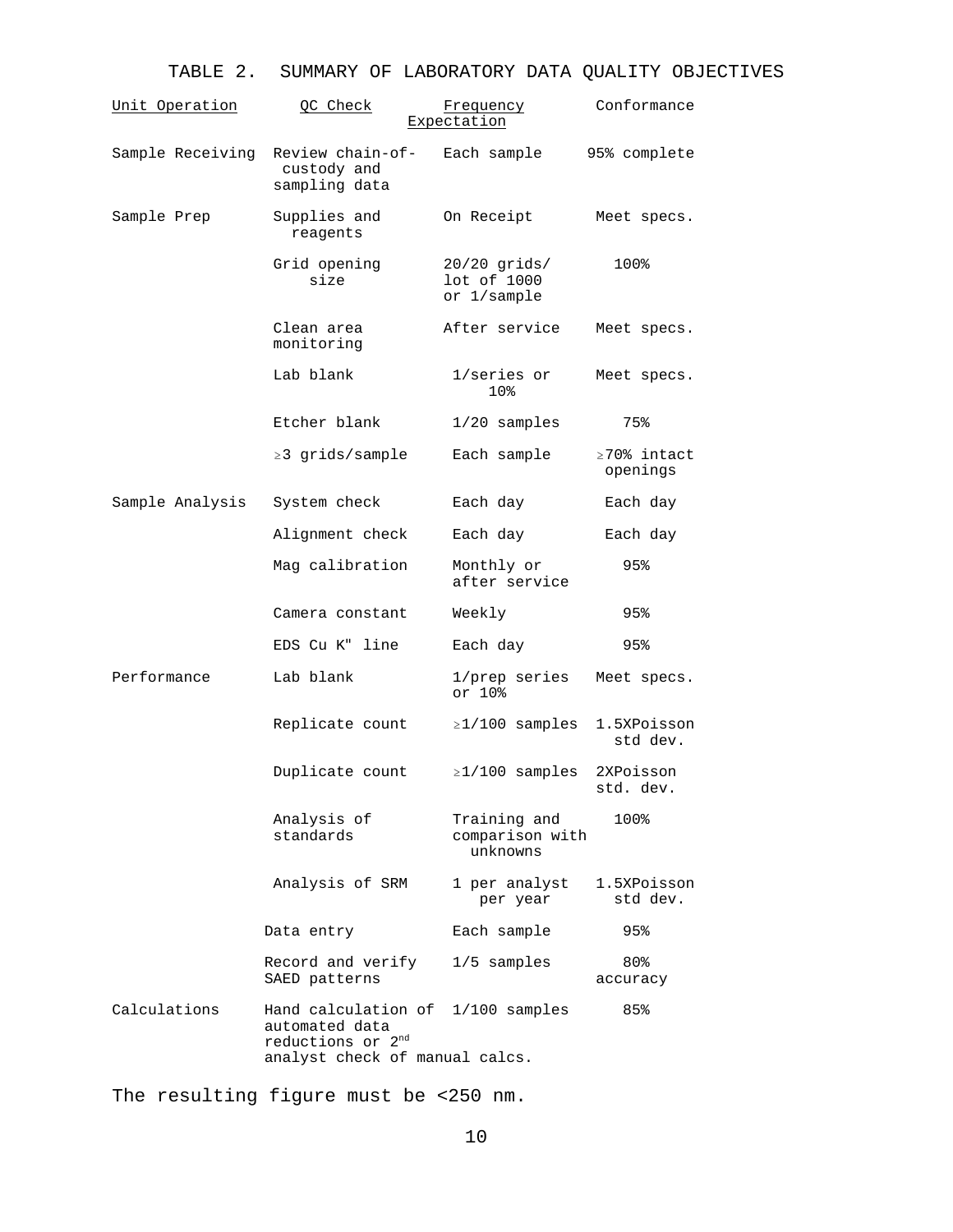10.4 EDXA SYSTEM-- The resolution and calibration of the EDXA must be checked at least monthly and after service. Initially, the system is calibrated by using two reference elements to calibrate the energy scale of the instrument according to the manufacturer's instructions. This can easily be done using a carbon-coated copper grid upon which a thin film of aluminum has been evaporated. The Al and Cu K" peaks should be centered at 1.48 KeV and 8.04 KeV respectively. The deviation from these energies should be no more than ±10eV. The ability of the system to resolve the sodium K" line from the copper L line should be confirmed by obtaining a spectrum from a standard crocidolite sample on a copper grid. Additional resolution checks are usually found in the manufacturer's instruction manual. K-factors relative to silicon should be calculated for Na, Mg, Al, Si, Ca and Fe using NIST SRM 2063. The k factor for Mg to Fe must be calculated; a value of 1.5 or less is required. EDXA spectra should be obtained from NIST traceable standards and kept on file in the laboratory for comparison with published standard spectra and unknown spectra.

## 11.0 PREPARATION AND ANALYSIS

11.1 If the water samples are suspected to contain high levels of organic contaminants, or have been stored for periods longer than 48 hours, oxidation of the organics by the ozoneultraviolet technique **(1)** may be necessary. Details for this procedure appear in Appendix 1.

11.2 Wet-wipe the exterior of the sample bottle before entering the clean area used for specimen preparation. The sample prep area should be separate from the areas used for bulk sample or air sample preparation to avoid possible crosscontamination. Sample filtration should take place in a positive pressure HEPA filtered hood.

11.3 The use of vertical sided 25 or 47 mm diameter glass filtration systems with a sintered glass frit support is recommended to avoid loss of fibers by settling on tapered sides of the reservoir. Disposable plastic funnel assemblies may be substituted for glass apparatus. A few precautions must be taken with re-usable glassware to ensure optimum sample preparations. All glassware should be carefully washed in a detergent solution with a brush before each use and rinsed several times in fiberfree water. Any glassware that has contained asbestos in solution should be placed in soapy water and scrubbed before it has had the opportunity to dry. Sonication in a detergent solution is also recommended. Frequent blanks should be run with fiber-free water to check cleanliness of the apparatus.

11.4 Unwrap an unused disposable plastic filter funnel unit and remove the tape around the base of the funnel. Remove the funnel and discard the top filter membrane supplied with the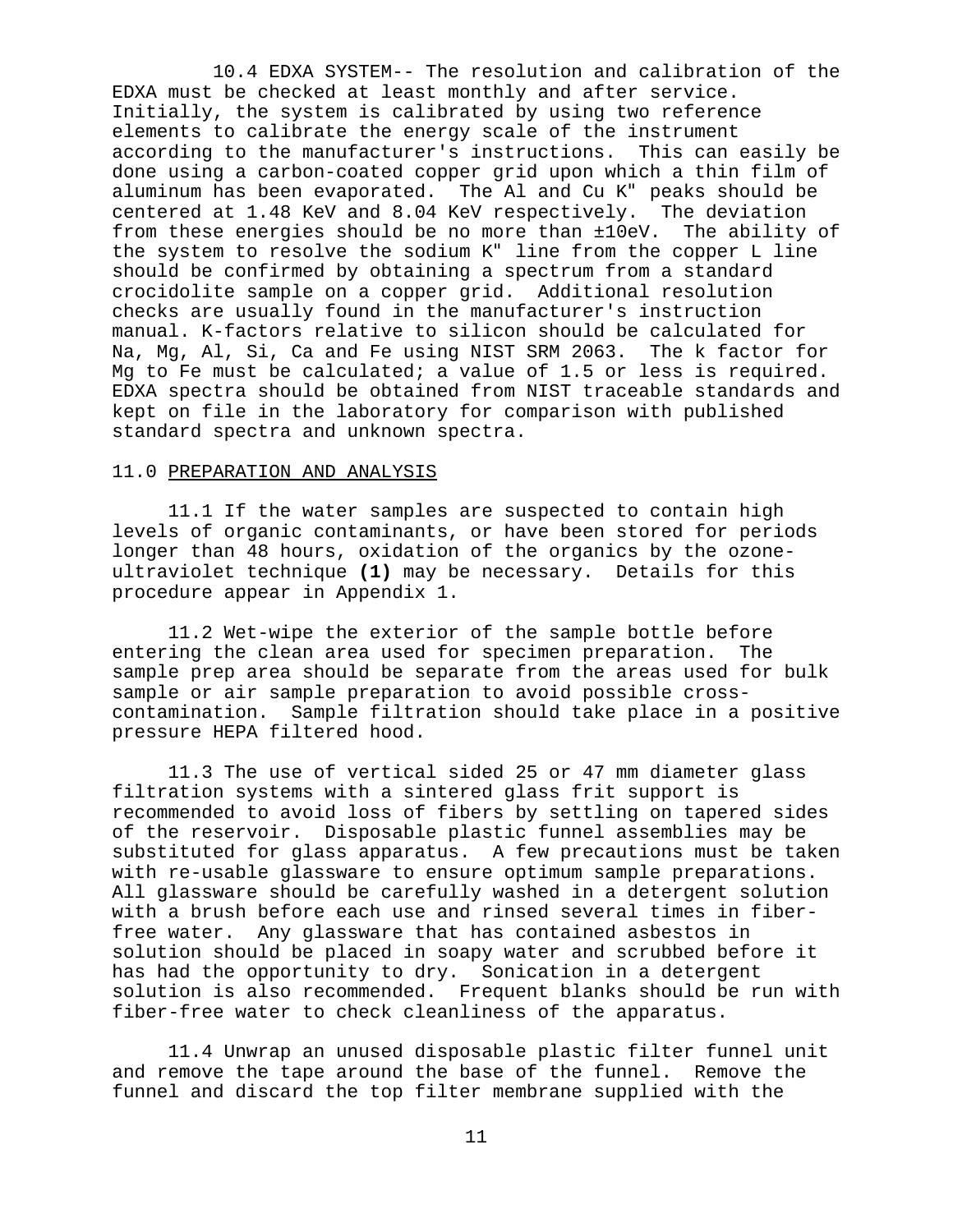unit. Do not remove the coarse polypropylene support pad. Assemble the unit with the adapter and a properly sized neoprene one-hole stopper, and attach the assembly to the 1000 mL vacuum flask.

11.5 Whether using a glass or plastic filtration unit, care must be taken to ensure that the filter support and the mating surface of the filtration base not be damp when the backing filter is placed on the support. If this should occur, the vacuum across the filtration surface will be uneven, resulting in uneven distribution of the filtered particulates. Either the filtration base must be thoroughly dried before use, or completely wetted so that the backing filter and filtration membrane are uniformly wet before filtration is started.

11.6 DISPOSABLE FILTER UNIT-- Wet the support pad with distilled water, if desired, and place a 5 µm pore-size MCE backing filter on the pad. Place a  $\leq 0.22$  µm pore-size MCE filter membrane on the backing filter. Ensure that both filter membranes are completely wet, or dry depending upon the technique preferred. Apply a vacuum to the flask and ensure that the filters are centered and pulled flat with no entrapped air bubbles between the membranes. If any irregularities are seen on the filter surface, discard the filters and try again. Replace the funnel and seal the assembly with tape.

11.7 REUSABLE GLASS FILTER UNIT

a. (Dry Filter) Apply vacuum to the flask and leave the vacuum on until the filtration process is completed. Place a  $\leq 5$ µm pore-size MCE filter on the glass frit to serve as a backing filter. Be sure that the filter is not creased during installation. If the filter appears to absorb water, it should be discarded and the frit rinsed with methanol to speed drying. Place a  $\leq 0.22$  µm pore-size MCE filter membrane on the backing filter. Make sure that the mating surface of the filter reservoir is dry, then place it on the filters and clamp in place.

b. (Wet Filter) Wet the glass frit and place a 5 µm poresize MCE filter on the frit to serve as a backing filter. Place  $a \leq 0.22$  µm pore-size MCE filter membrane on the backing filter. Make sure that both membranes are thoroughly soaked with water. Install the filter reservoir and clamp in place.

11.8 A process blank sample consisting of fiber-free water should be run before the first field sample. The quantity of water should be  $\geq 10$  mL for a 25 mm diameter filter and  $\geq 50$  mL for a 47 mm diameter filter.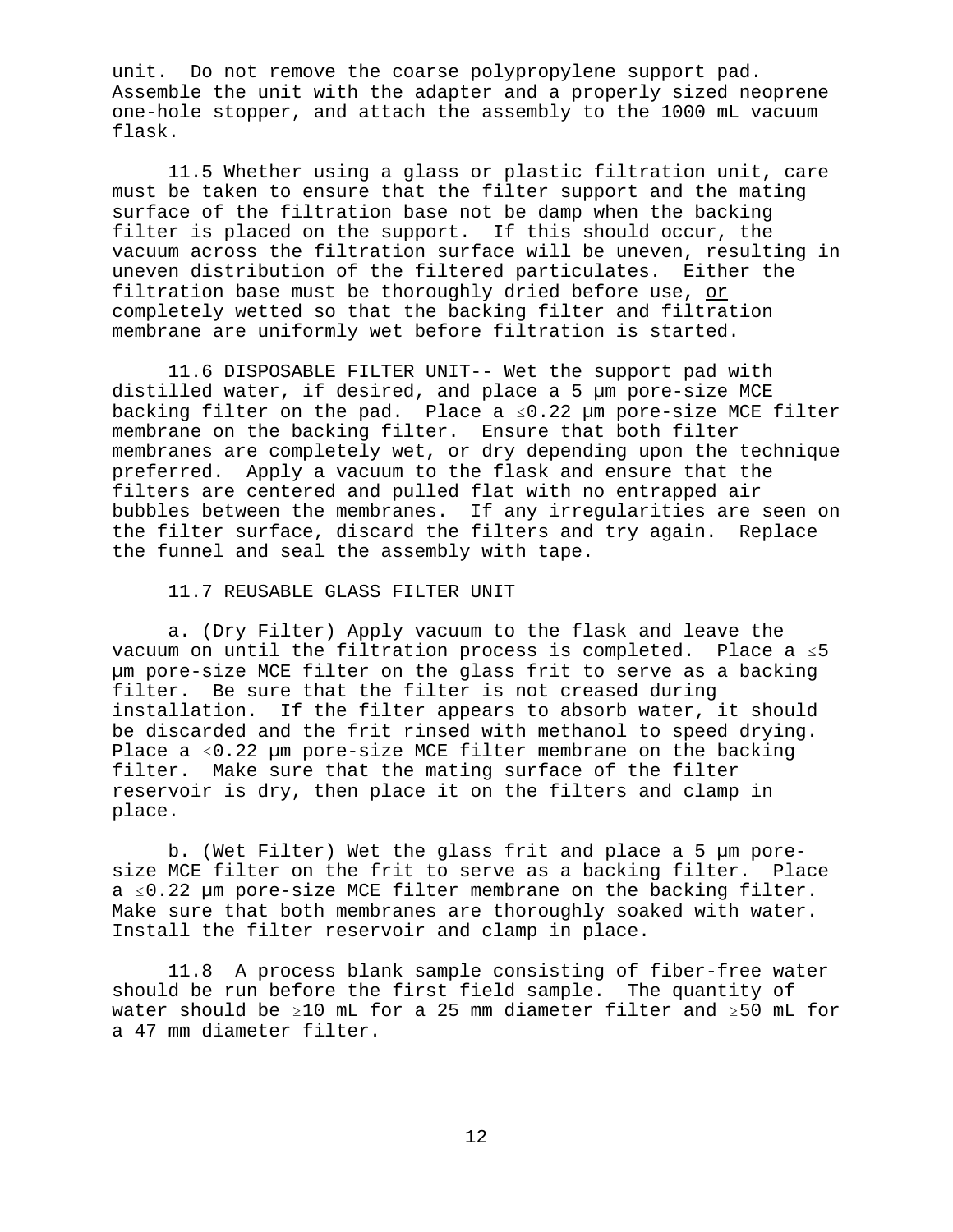11.9 Shake the capped sample bottle vigorously by hand and place in a low power ultrasonic bath for 15 minutes. Shake the sample by hand again before removal of any aliquots.

11.10 Remove the desired aliquot from the original sample. Large volumes may be measured with a graduated cylinder, smaller volumes should be taken with disposable glass pipettes. Samples taken by pipette should be taken from the vertical center of the original sample. No aliquot less than 1 mL should be taken from the original sample. The minimum volume that should be filtered is 10 mL for a 25 mm diameter filter, or 50 mL for a 47 mm diameter filter. If it is necessary to filter aliquots less than these volumes, the aliquots should be brought up to these levels with fiber-free water and shaken vigorously before filtration. Obtaining a filter with the proper loading is a matter of trial and error. It is best to filter several volumes of the sample. Samples with high particulate or asbestos content may require volumes less than 1 mL to be filtered. In this case, preparation of serial dilutions must be performed.

11.11 Agitate the aliquot and pour into the filter reservoir. Apply vacuum to the flask. When volumes larger than the capacity of the reservoir have to be filtered, the additional solution should be carefully added while the reservoir is over half full to avoid disturbing the particulates already deposited on the filter. **Do not rinse the sides of the reservoir.**

11.12 If a re-usable glass reservoir is used, **immediately** remove the reservoir and place in soapy water.

11.13 Disassemble the filtration apparatus and remove the filters with clean forceps. Carefully separate the working filter from the backing filter and discard the backing filter. Place the working filter in a pre-cleaned disposable petri dish and cover.

11.14 Allow filter to dry. Drying may take place in a HEPA filtered hood, an asbestos-free oven, or a cabinet type desiccator. The cover of the petri dish should be opened slightly to allow water vapor to escape.

11.15 Using a clean scalpel remove a portion of the dry filters for preparation of TEM grids by the direct transfer technique. Be sure to avoid the outer ring of the filter that was covered by the mating surface of the reservoir. Transfer the removed portion to an unused petri dish.

11.16 A portion of an unused filter should also be prepared as a lot blank.

11.17 MCE filters must be collapsed prior to low temperature etching. Use of either the DMF-Acetic acid method or the acetone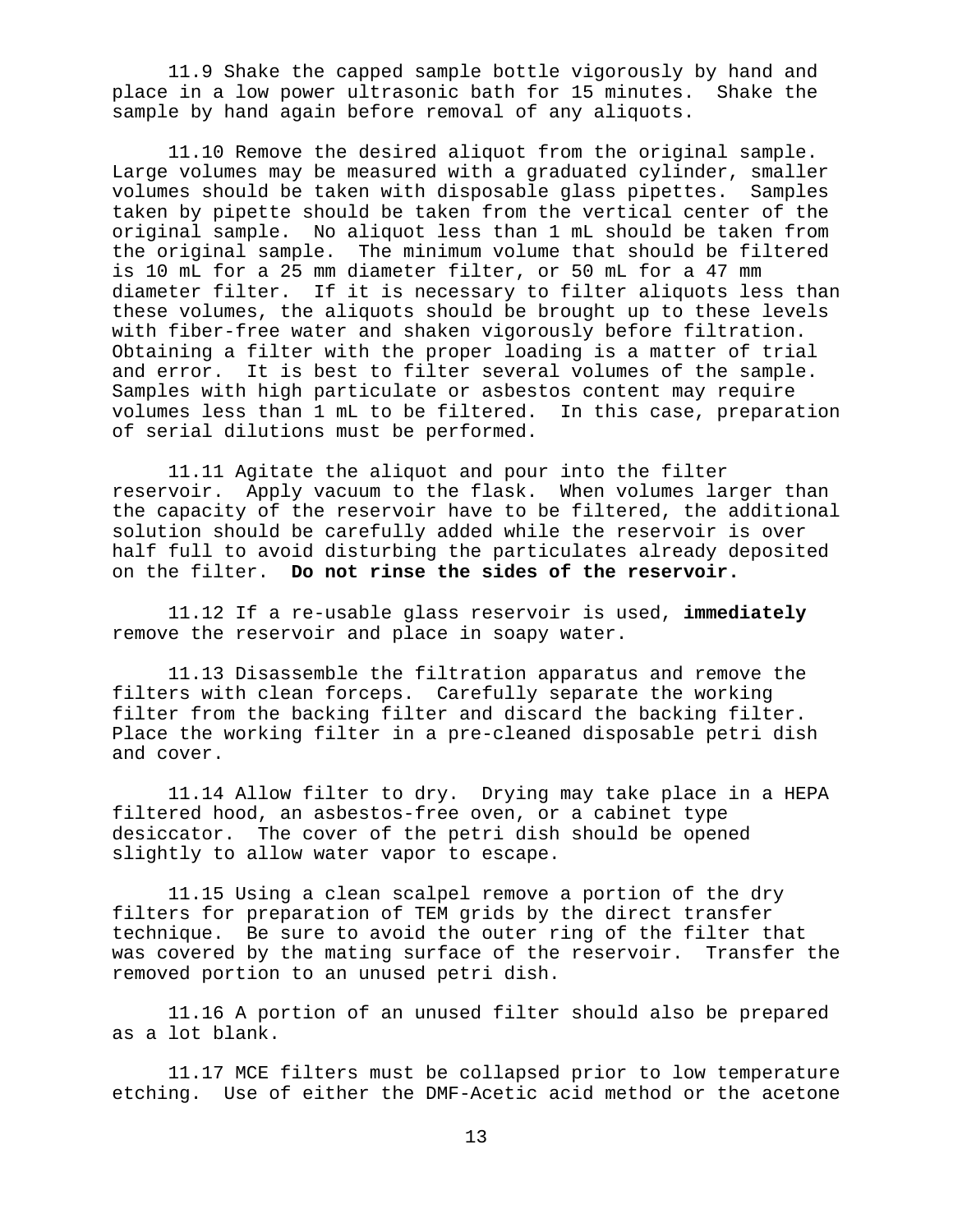method is acceptable. Samples should be transferred to an exhaust hood for this step.

a. DMF-ACETIC ACID METHOD-- Place a drop of the clearing solution (35% dimethylformamide [DMF], 15% glacial acetic acid and 50% water [V/V] on a clean microscope slide. Use just enough solution to saturate the filter. DMF is a relatively toxic solvent and should be used in a fume hood. Carefully lay the filter segment, sample surface upward, on top of the solution, bringing the filter and solution together at an angle of about 20° to help exclude air bubbles. Remove any solution not absorbed by the filter with lens paper. Label the slide with a glass scribing tool or a permanent marker. Place the slide into an oven, or on the surface of a hot plate, at  $65-70^{\circ}$ C for 10 to 30 minutes.

b. ACETONE METHOD-- Place the filter section on a clean microscope slide. Affix the filter section to the slide with tape around the edges. Label the slide with a glass scribing tool or permanent marker. Place the slide in a petri dish containing several paper filters soaked with acetone. Cover the dish and wait for the sample to fuse and clear (approximately 5 minutes).

c. Plasma etching of the collapsed filter is required if 0.22 µm pore-size membrane filters are used. Plasma etching is optional (but recommended) with 0.1 µm pore-size filters. The microscope slide to which the collapsed filter pieces are attached is placed in a low temperature plasma asher. Because plasma ashers vary greatly in their performance, both from unit to unit and between different positions in the asher barrel, it is difficult to specify the conditions that should be used. Insufficient etching will result in a failure to expose embedded fibrils, and too much etching may result in loss of particulate from the surface. It is recommended that conditions be used which will remove about 10% of the filter mass. Additional information about calibration of the plasma asher can be found in the AHERA **(3)** and NISTIR **(4)** documents.

#### 11.18 CARBON-COATING FILTER SEGEMENTS

a. Coating must be performed with a high-vacuum evaporation unit equipped with a rotating tilting stage. Units based on evaporation of carbon filaments in a vacuum generated only by an oil rotary pump have not been evaluated for this application and must not be used. The carbon rods should be sharpened by a carbon rod sharpener to necks of about 4 mm long and 1 mm in diameter. The rods are installed in the evaporator in such a manner that the points are approximately 10 cm from the surface of the microscope slide.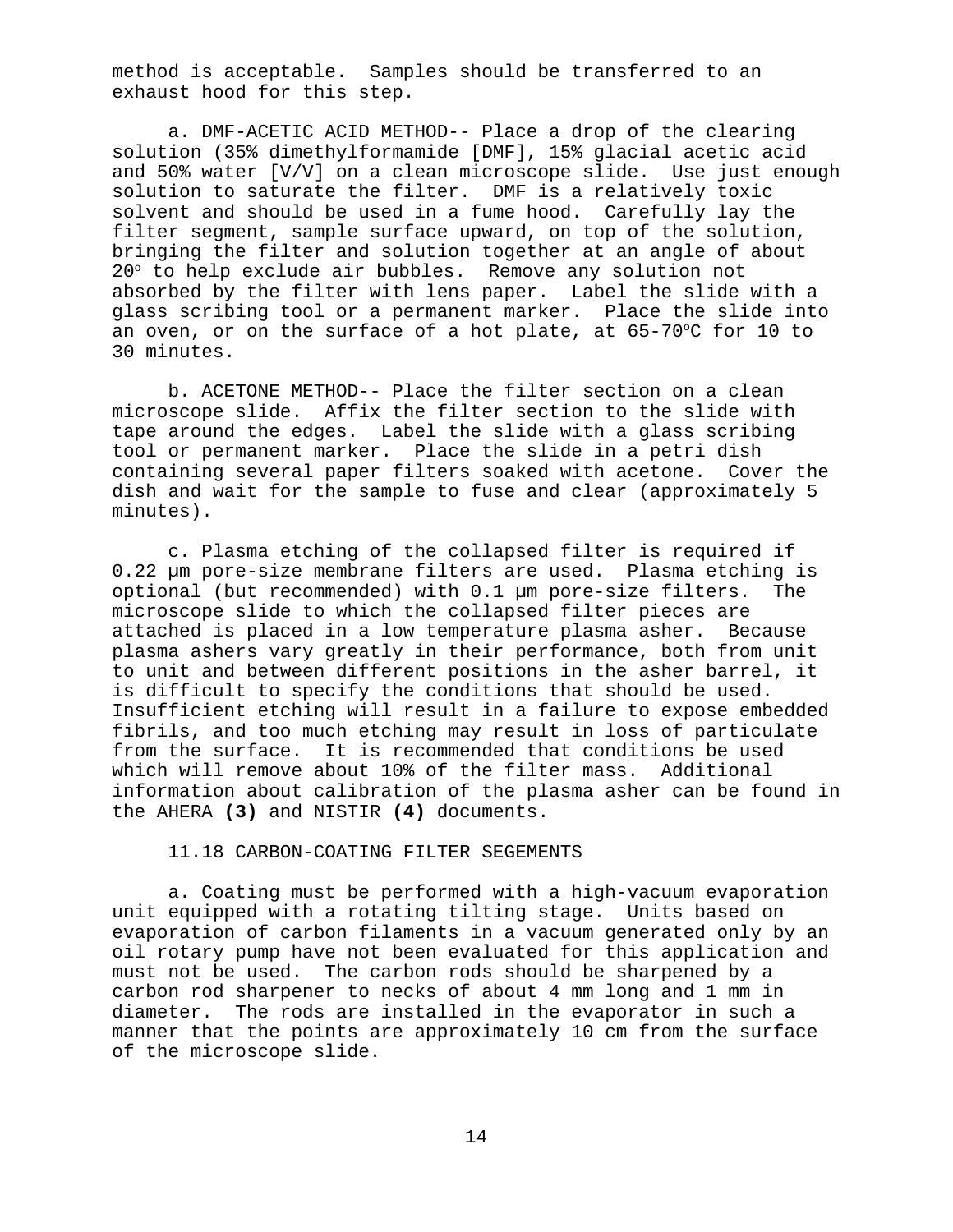b. Affix the glass slide to the rotating tilting table and evacuate the chamber to a pressure of  $\leq 0.013$  Pa. The evaporation must be performed in very short bursts, separated by some seconds to allow the electrodes to cool to avoid overheating the surface of the filter. An experienced analyst can judge the thickness of the carbon film to be applied, and some tests should be made first on unused filters. If the film is too thin, there will be few complete, undamaged grid openings on the specimen and large particles may be lost. If the coating is too thick, the TEM image will lack contrast and the ability to obtain selected area electron diffraction (SAED) patterns will be compromised. A carbon film that appears similar to a 15% gray scale is usually adequate.

11.19 Prepare the Jaffe washer. The precise design of the Jaffe washer is not important, so any one of the published designs may be used **(3,5)**. Place the washer in a fume hood and fill with DMF, acetone or 1-methyl-2-pyrrolidone to the level of the screen on which the samples will be placed.

11.20 Place calibrated TEM grids in the Jaffe washer. Indexed ("Finder") grids or grids with a unique center mark should be used. The area of the grid square openings must be determined either by using the TEM at a calibrated magnification low enough to measure the sides of the opening, or with phase contrast microscopy at a calibrated magnification (usually 400X). If the measurements are made by TEM, one grid opening per grid is measured. For measurement by phase contrast, 20 grid openings are measured on each of 20 grids and the average size calculated. The TEM grids are first placed on a piece of lens tissue or filter paper so that individual grids can be picked up with forceps. Grids should be placed on pieces of filter paper or on individual screens and placed in the Jaffe washer. Three or more grids should be prepared from each sample.

11.21 Using a clean curved scalpel blade, cut 3 mm square pieces of the carbon coated filter from the glass slide. The point of the scalpel should be placed on the filter and a rocking motion used to cut the 3 mm square segments. Squares should be selected from the center of the filter and at two points between the outer periphery of the active surface and the center. The excised filter segments are placed carbon-side up on the grids. A map of the Jaffe washer should be drawn to keep track of the samples. Place the lid on the Jaffe washer and allow to stand until the filter is adequately dissolved (several hours).

11.22 Remove the grids from the Jaffe washer and allow to dry thoroughly before placing them in marked grid storage boxes (or other suitable containers).

11.23 Analyze the samples by TEM at an accelerating voltage of 80 to 120 kV and a screen magnification of 10,000 to 20,000X.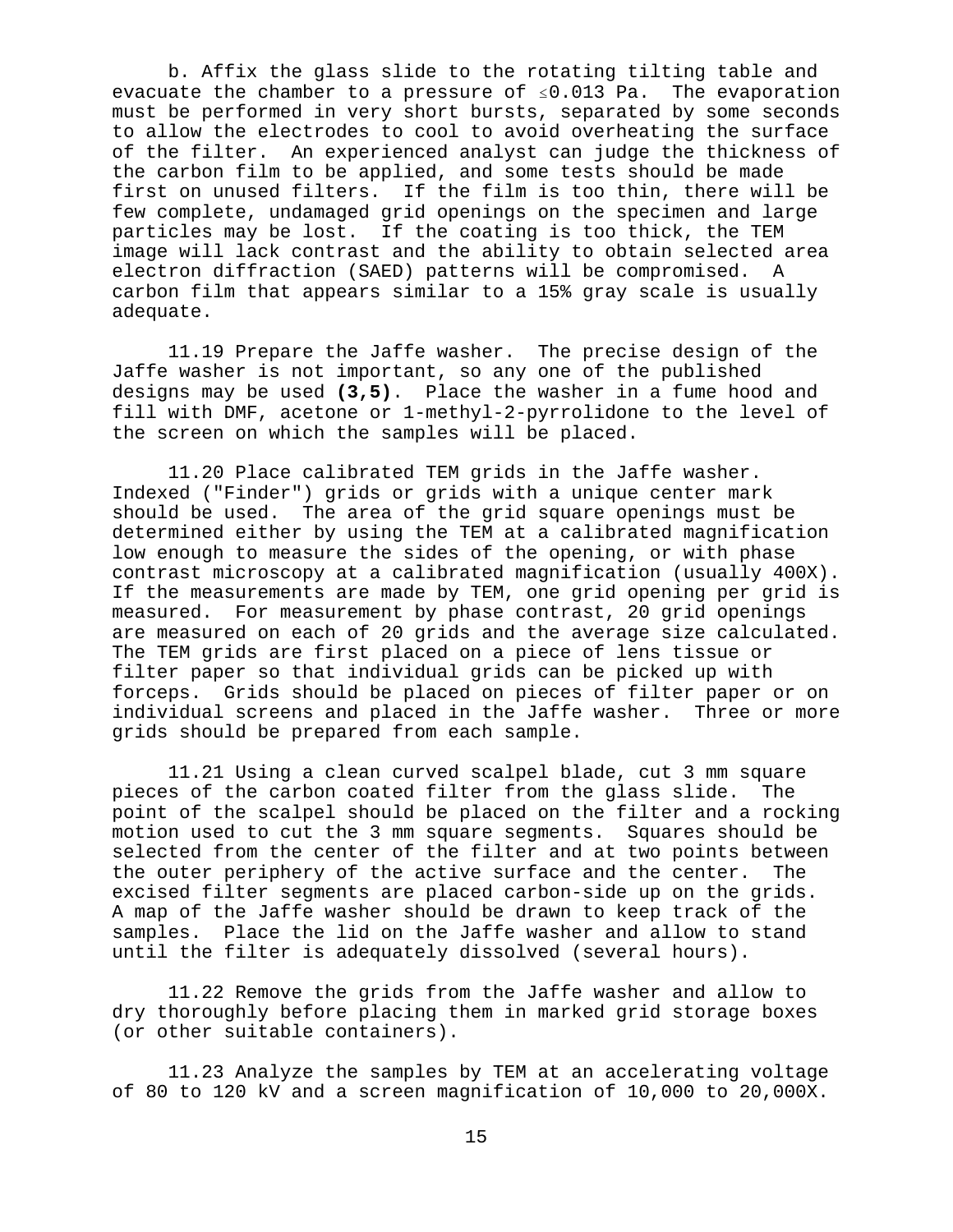a. Use at least three grids from each filter to obtain the necessary number of grid openings or structures to reach the required analytical sensitivity.

b. Carefully load the grid into the sample holder. Orient the grid so that the grid bars are parallel and perpendicular to the long axis of the holder. This orientation will align the grid bars with the X and Y axes of the specimen translation controls.

c. Scan the grid at a magnification of 250 to 1000X to determine its suitability for analysis. Reject the grid if:

1. Less than 70% of the grid openings covered by the replica are intact.

2. The replica is folded or doubled.

3. The replica is too dark or has obviously visible filter structure because of incomplete dissolution.

4. The grid is too heavily loaded to obtain an accurate count.

5. The distribution of structures on the grid is obviously not uniform.

d. Reject individual grid openings with greater than 5% of their areas occupied by holes or tears in the carbon film. Reject openings with  $\geq 25$ % covered by particulates.

11.24 Examine the grid openings at 10-20,000X magnification.

11.25 Record the length and width of any grouping of particles in which an asbestos fiber with an aspect ratio  $\geq 3:1$ and a length greater than 10 µm is detected.

11.26 Asbestos structures will be classified as fibers according to the following rules.

a. Fiber. A structure having a minimum length greater than 10 µm and an aspect ratio (length to width) of 3:1 or greater and substantially parallel sides without rounded ends.

b. Count an asbestos bundle >10 µm long as a single fiber. Assign a length equal to the maximum length of any fiber within the bundle. If the bundle has stepped sides assign a width equal to an estimate of the mean width of the bundle.

c. Count a matrix as a single fiber if it contains a fiber or fibers, meeting the length and aspect ratio requirements, with one free end and the other end embedded in or hidden by a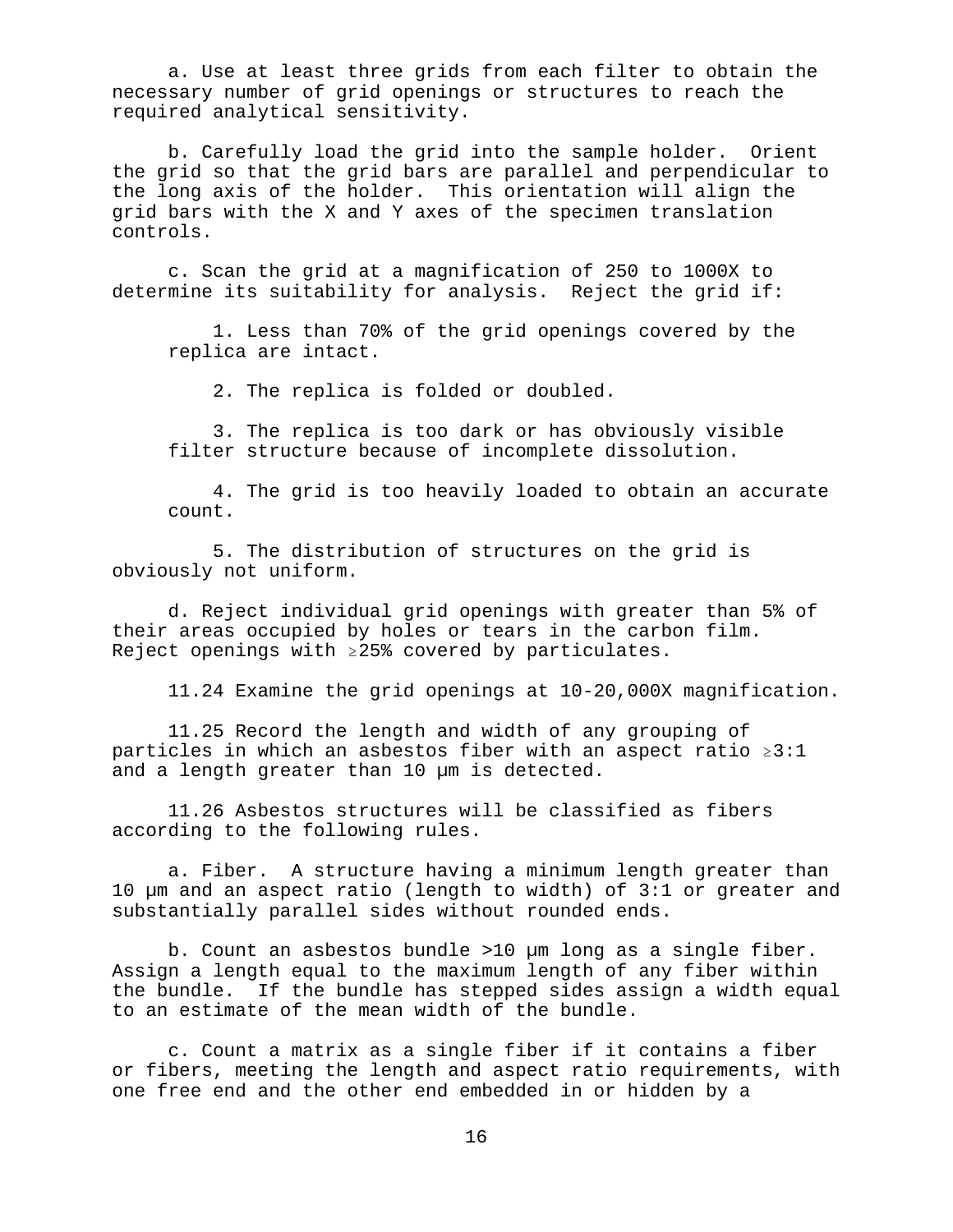particulate. If two ends are visible which appear to be the ends of a single fiber, the distance between the two ends is measured. If only one end of the fiber is visible, the fiber will be assigned a length equal to twice its visible length, except where this would place the concealed end outside of the particle. In this case, the length will be recorded as the visible length plus the diameter of the portion of the particle at the point of the fiber intersection. If the structure is too complex to be dealt with in this manner, record the overall dimensions of the structure but do not include it in the fiber count.

d. Count and record as single fibers the individual fibers visible with a cluster as long as they meet the fiber definition. If the aggregate is too complex, record the overall dimensions but do not include it in the fiber count.

e. Fibers which intersect the top and left sides of the grid opening are counted and recorded as twice their visible length. Fibers intersecting the bottom and right sides of the grid opening are not recorded.

f. Count only one end of the fiber to avoid the possibility of counting a single fiber more than once.

11.27 Structures classified as chrysotile must first be examined by SAED. If the characteristic chrysotile ED pattern is observed, the fiber will be counted. If no pattern is observed, or the pattern is not distinctive, the fiber must be examined by quantitative EDXA. If EDXA is characteristic of chrysotile, the fiber will be counted. Chrysotile fibers identified by morphology alone can be recorded but not counted towards the regulatory limit. The analysts's count sheet must indicate the method used to verify identity. A modified version of the AHERA count sheet may be used, which has columns to check off the method of identification.

11.28 Structures which are suspected to be an amphibole must first be examined by SAED. If a random orientation ED pattern with a 0.53 nm layer spacing is obtained, the fiber should be analyzed by EDXA. If the elements and peak ratios of the spectra correspond to those of a known amphibole, the fiber will be counted. If the random orientation ED pattern cannot be obtained, is incomplete or is not recognizable as a **non**-amphibole pattern, but an EDXA spectrum corresponding to a known amphibole is obtained, the fiber will be counted. Only fibers classified in this manner or by single or double zone axis SAED can be included in the regulated fiber count. The count sheet should indicate method used for identification.

11.29 Record both a typical SAED pattern and x-ray spectrum for each type of asbestos observed for each set of samples from the same source, or a minimum of every fifth sample analyzed.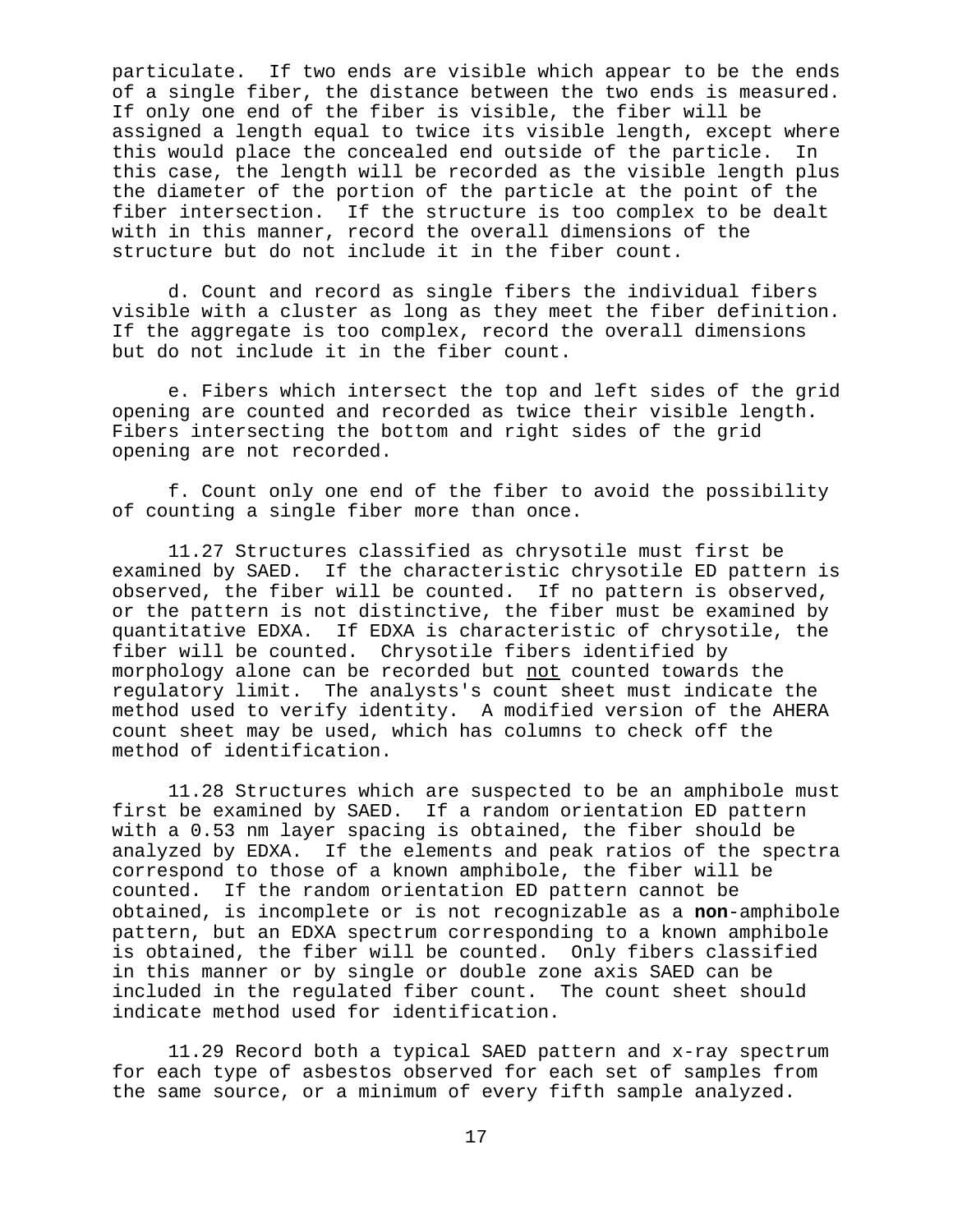Record the micrograph number on the count sheet and attach the xray spectrum to the back of the count sheet. If the x-ray spectrum is stored on disk, record the file and disk number on the count sheet.

11.30 Record NSD when no structures are detected in the grid opening.

11.31 Stopping Rules. Counting can be stopped at the completion of the grid opening in which an analytical sensitivity of 0.2 MFL is reached, or at the completion of the grid opening which contains the 100<sup>th</sup> structure, whichever occurs first. A minimum of 4 grid openings must be analyzed even if this results in the counting of more than 100 asbestos fibers over 10 µm in length.

11.32 The grid openings examined must be drawn approximately equally from the three grids used in the analysis.

11.33 After completion of analysis, remove the grid from the microscope and replace in the labelled specimen storage box. Sample grids must be stored for a minimum of three years from the date of analysis. Sample filters may also be archived if desired.

#### 12.0 DATA ANALYSIS AND CALCULATIONS

12.1 Calculation of results. The concentration of asbestos in a given sample is calculated using the following formula:

> *no str*  $\times$  *efa*  $\times$  *R*<sub>D</sub> *GO* × *GOA* × *V* × 1000

```
where--
no str = number of asbestos fibers counted
efa = effective filter area of the sampling filter in
mm<sup>2</sup>R_D = dilution ratio of original sample (if applicable)
GO = number of grid openings counted
GOA = area of grid openings in um^2V = original volume of sample filtered in ml.
```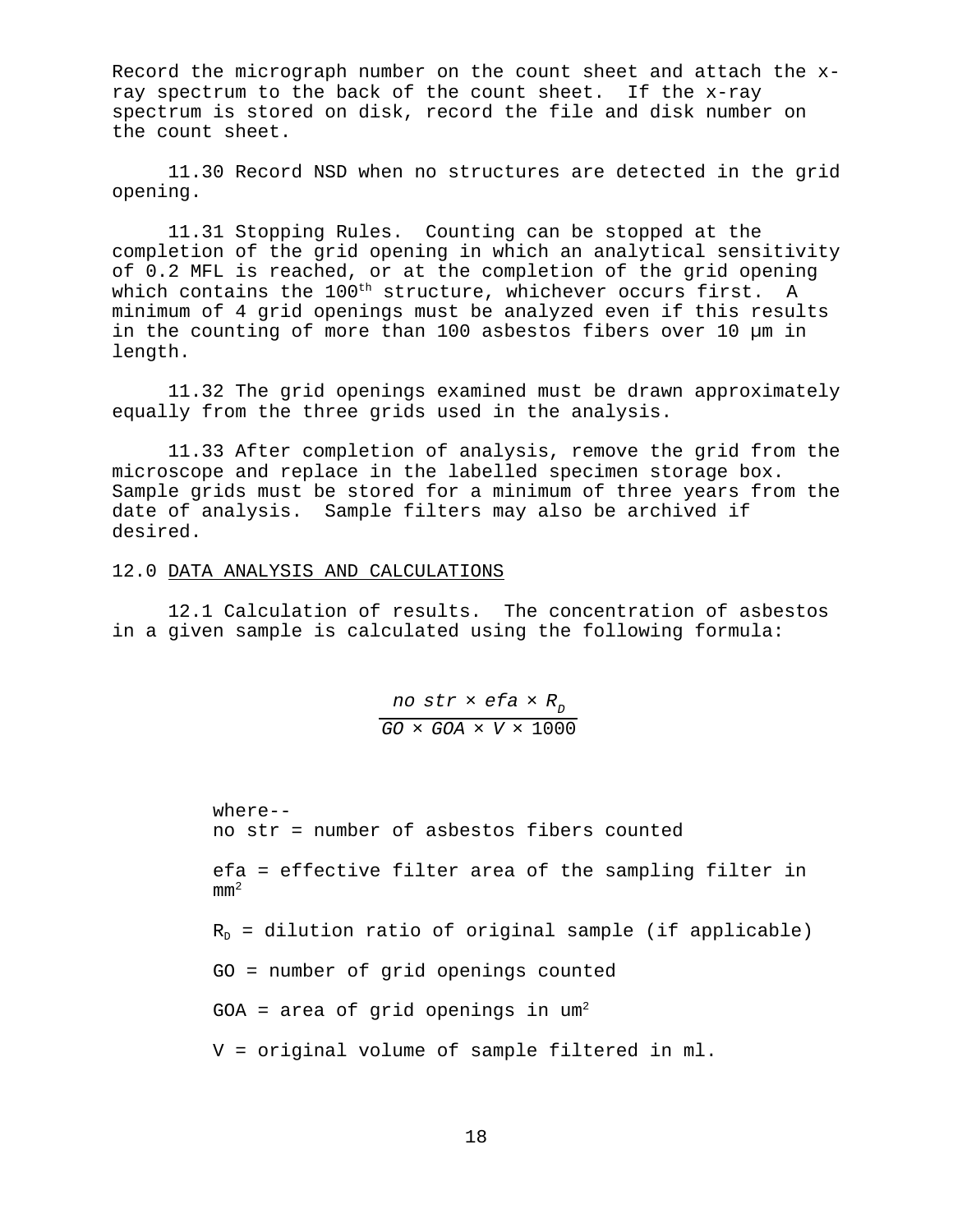12.2 The following information must be reported for each sample analyzed:

a. Mean concentration of asbestos in million fibers per liter.

b. Upper and lower 95% confidence limits on the mean concentration.

c. Aliquot used for analysis and dilution factor (if any).

d. Effective filter area.

e. Total area of filter examined.

f. Number of asbestos structures counted.

g. Analytical sensitivity.

h. Copies of the TEM count sheet, if requested.

i. Number of structures which were too complex to classify, and number of suspected chrysotile and amphibole fibers which could not be positively identified.

#### 13.0 METHOD PERFORMANCE

13.1 Limitations of accuracy can result from errors in identification of asbestos structures. Complete identification of every fiber is not possible due to both instrumental limitations and the nature of some of the fibers.

a. The requirement for a calibrated SAED pattern eliminates the possibility of an incorrect identification of chrysotile fibers. However, it is not always possible to obtain a satisfactory diffraction pattern from every fiber. The only significant possibilities of misidentification occur with halloysite, vermiculite scrolls or palygorskite, all of which can be discriminated from chrysotile by the use of EDXA and by observation of the 0.73 nm (002) reflection of chrysotile in the SAED pattern **(1)**.

b. Complete identification of all amphibole fibers is not practical due to instrumental factors, the nature of some of the fibers, and limitations of time and cost. Particles of a number of other minerals having compositions similar to those of some amphiboles could be mistakenly classified as amphibole when zone axis SAED is not used. However, quantitative EDXA measurements on all fibers as support for the random orientation SAED patterns makes misidentification unlikely. The possibility of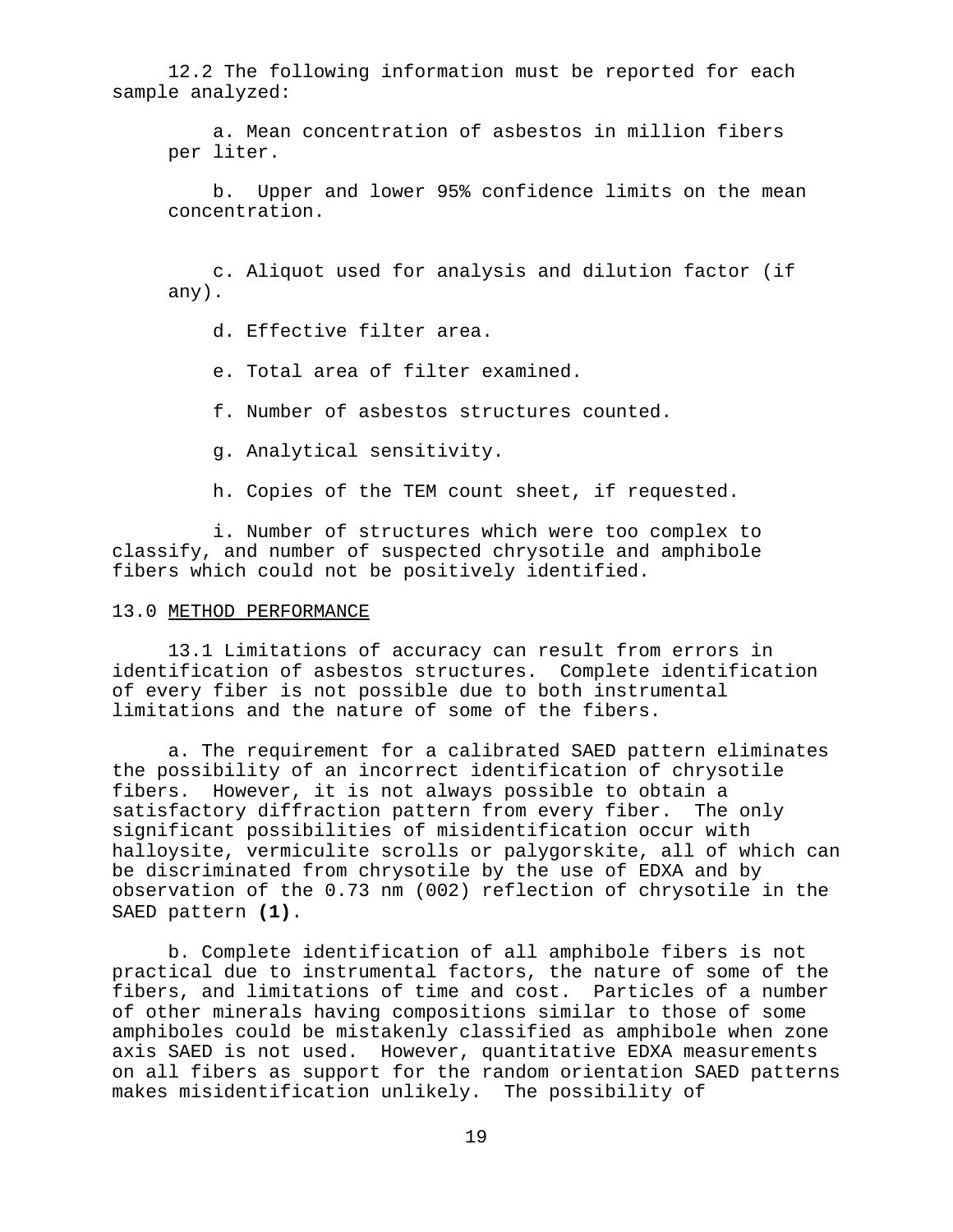misidentification is further reduced with increasing aspect ratio, since many of the minerals with which amphibole may be confused do not display its prominent cleavage parallel to the caxis **(1)**.

13.2 Limitations of accuracy can also result from the overlapping of structures by other (nonasbestos) particulates.

13.3 Inadequate dispersion of fibers can occur if enough organic contaminants were present in the original sample to cause adhesion of the fibers to the container walls or each other.

13.4 Contamination of the aliquots by asbestos during preparation in the laboratory can lead to inaccuracy of results. This is a particular problem with chrysotile, and should be carefully monitored by preparation of blank samples.

13.5 This method has not yet been subjected to an interlaboratory test round. Precision measurements for EPA intralaboratory comparisons of results from multiple operators using three TEMs produced a relative standard deviation (RSD) of 26.5% for MCE filters and 25.5% for PC filters for fibers over 10µm in length in standard samples. For similar methods, precision measurements for intra-laboratory comparisons have been found to have an RSD of 13 to 22 percent for standard and environmental water samples, with an RSD of 8.4 to 29 percent for interlaboratory comparisons **(1)**. Statistical formulae for the establishment of confidence limits on the laboratory results can be found in Chatfield and Dillon **(1)**. An earlier study found an inter-laboratory reproducibility of 25 to 50 percent in standard samples **(6)**. Accuracy measurements from inter- and intralaboratory studies have demonstrated an RSD of 17 percent for standard chrysotile suspensions and an RSD of 16 percent for standard crocidolite suspensions **(1)**.

13.6 The detection limit will depend upon the concentration of asbestos in the original sample and the constraints of time and cost of analysis. The detection limit can be improved by increasing the amount of water filtered, increasing the number of grid openings counted or decreasing the size of the filter used (when practical). Samples containing a high level of particulates will necessarily have a higher detection limit.

#### 14.0 POLLUTION PREVENTION

14.1 It is the laboratory's responsibility to comply with all federal, state and local regulations governing waste management, particularly the hazardous waste identification rules and land disposal restrictions, and to protect the air, water and land by minimizing and controlling all releases from fume hoods and bench operations. Also, compliance is required with any sewage discharge permits and regulations. For further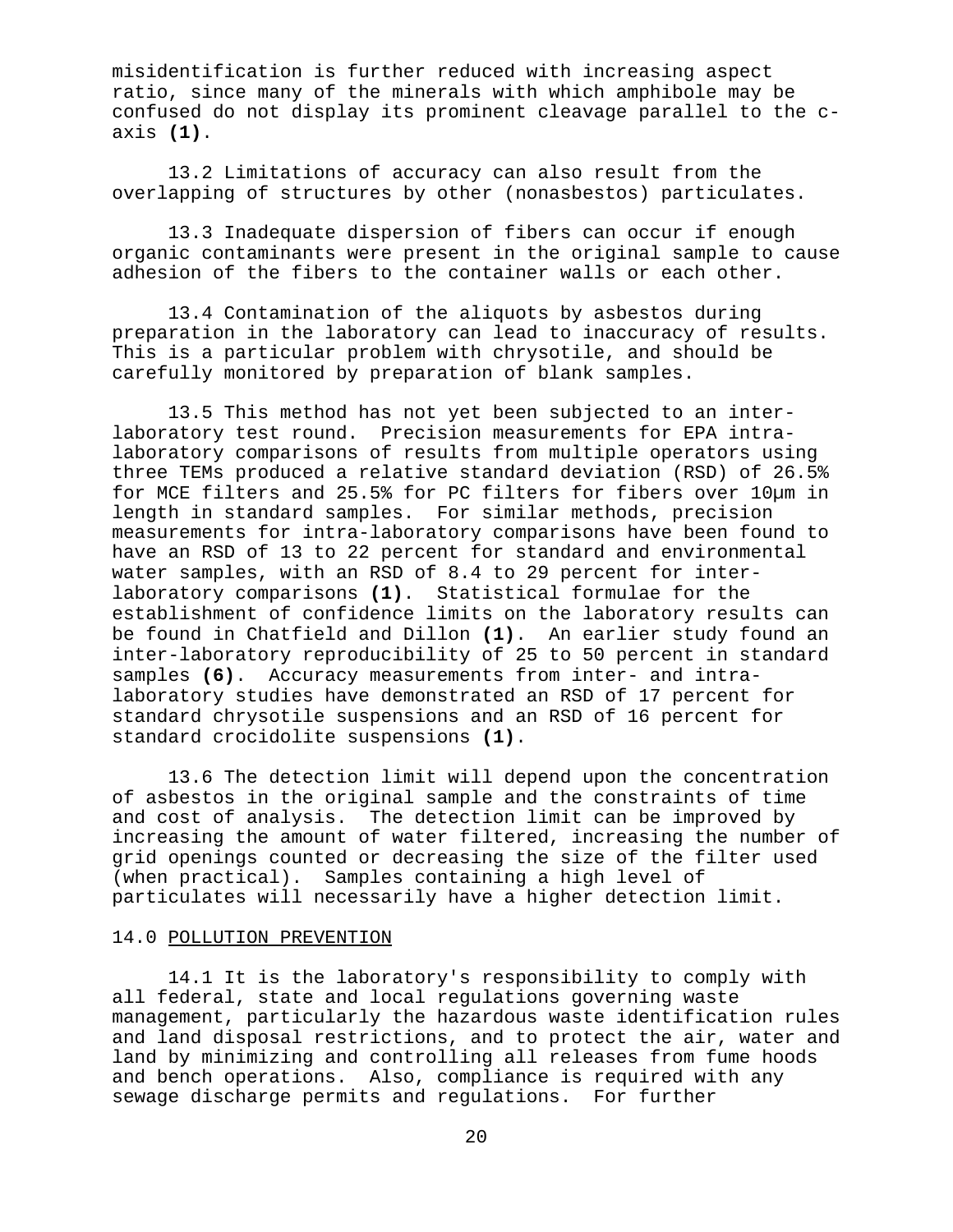information on waste management, consult "The Waste Management Manual for Laboratory Personnel", available from the American Chemical Society.

## 15.0 REFERENCES

1. Chatfield, E. J. and M. J. Dillon. Analytical Method for the Determination of Asbestos in Water. EPA No. 600/4-83-043.

2. "Reagent Chemicals, American Chemical Society Specifications". American Chemical Society, Washington, D.C.

3. USEPA, Asbestos-Containing Materials in Schools: Final Rule and Notice. Federal Register, 40 CFR Part 763, Appendix A to Subpart E., October 30, 1987.

4. NIST/NVLAP Program Handbook for Airborne Asbestos Analysis. NISTIR 89-4137, August, 1989.

5. Burdett, G. J. and A. P. Rood. Membrane-Filter Direct-Transfer Technique for the Analysis of Asbestos Fibers or Other Inorganic Particles by Transmission Electron Microscopy. Environ. Sci. Technol. 17:643-648, 1983.

6. Chopra, K. S. Interlaboratory Measurements of Amphibole and Chrysotile Fiber Concentrations in Water. In: National Bureau of Standards Special Publication 506, Proceedings of the Workshop on Asbestos: Definitions and Measurement Methods, 1977.